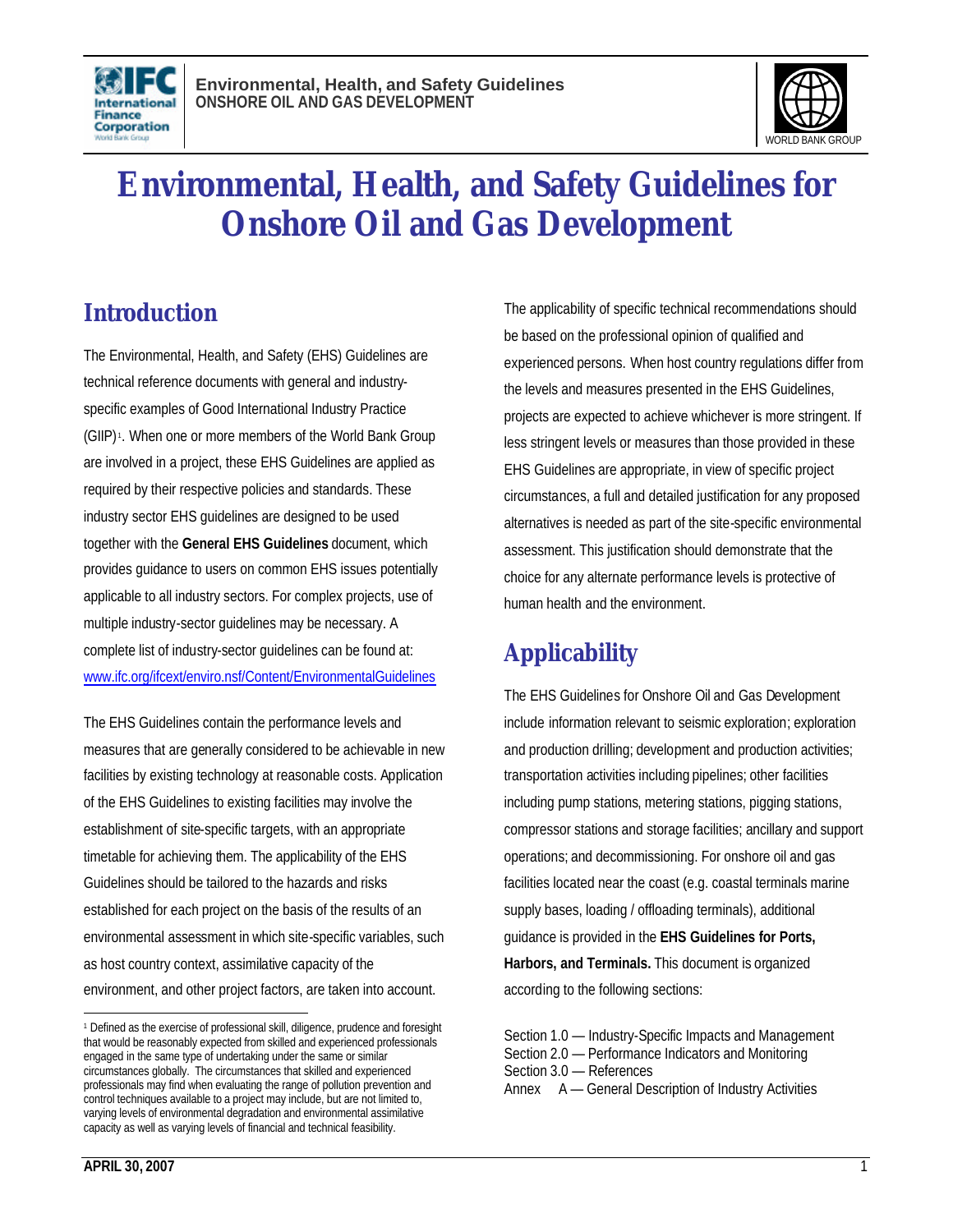



# **1.0 Industry-Specific Impacts and Management**

This section provides a summary of EHS issues associated with onshore oil and gas development, along with recommendations for their management. These issues may be relevant to any of the activities listed as applicable to these guidelines. Additional guidance for the management of EHS issues common to most large industrial facilities during the construction phase is provided in the **General EHS Guidelines**.

# **1.1 Environment**

The following environmental issues should be considered as part of a comprehensive assessment and management program that addresses project-specific risks and potential impacts. Potential environmental issues associated with onshore oil and gas development projects include the following:

- Air emissions
- Wastewater / effluent discharges
- Solid and liquid waste management
- Noise generation
- Terrestrial impacts and project footprint
- **Spills**

#### **Air Emissions**

The main sources of air emissions (continuous or noncontinuous) resulting from onshore activities include: combustion sources from power and heat generation, and the use of compressors, pumps, and reciprocating engines (boilers, turbines, and other engines); emissions resulting from flaring and venting of hydrocarbons; and fugitive emissions.

Principal pollutants from these sources include nitrogen oxides, sulfur oxides, carbon monoxide, and particulates. Additional pollutants can include: hydrogen sulfide (H2S); volatile organic

compounds (VOC) methane and ethane; benzene, ethyl benzene, toluene, and xylenes (BTEX); glycols; and polycyclic aromatic hydrocarbons (PAHs).

Significant ( $>100,000$  tons  $CO<sub>2</sub>$  equivalent per year) greenhouse gas (GHG) emissions from all facilities and support activities should be quantified annually as aggregate emissions in accordance with internationally recognized methodologies and reporting procedures.<sup>2</sup>

All reasonable attempts should be made to maximize energy efficiency and design facilities to minimize energy use. The overall objective should be to reduce air emissions and evaluate cost-effective options for reducing emissions that are technically feasible. Additional recommendations on the management of greenhouse gases and energy conservation are addressed in the **General EHS Guidelines.**

Air quality impacts should be estimated by the use of baseline air quality assessments and atmospheric dispersion models to establish potential ground level ambient air concentrations during facility design and operations planning as described in the **General EHS Guidelines**. These studies should ensure that no adverse impacts to human health and the environment result.

#### *Exhaust gases*

Exhaust gas emissions produced by the combustion of gas or liquid fuels in turbines, boilers, compressors, pumps and other engines for power and heat generation, or for water injection or oil and gas export, can be the most significant source of air emissions from onshore facilities. Air emission specifications should be considered during all equipment selection and procurement.

<sup>1</sup> 2 Additional guidance on quantification methodologies can be found in IFC Guidance Note 3, Annex A, available at www.ifc.org/envsocstandards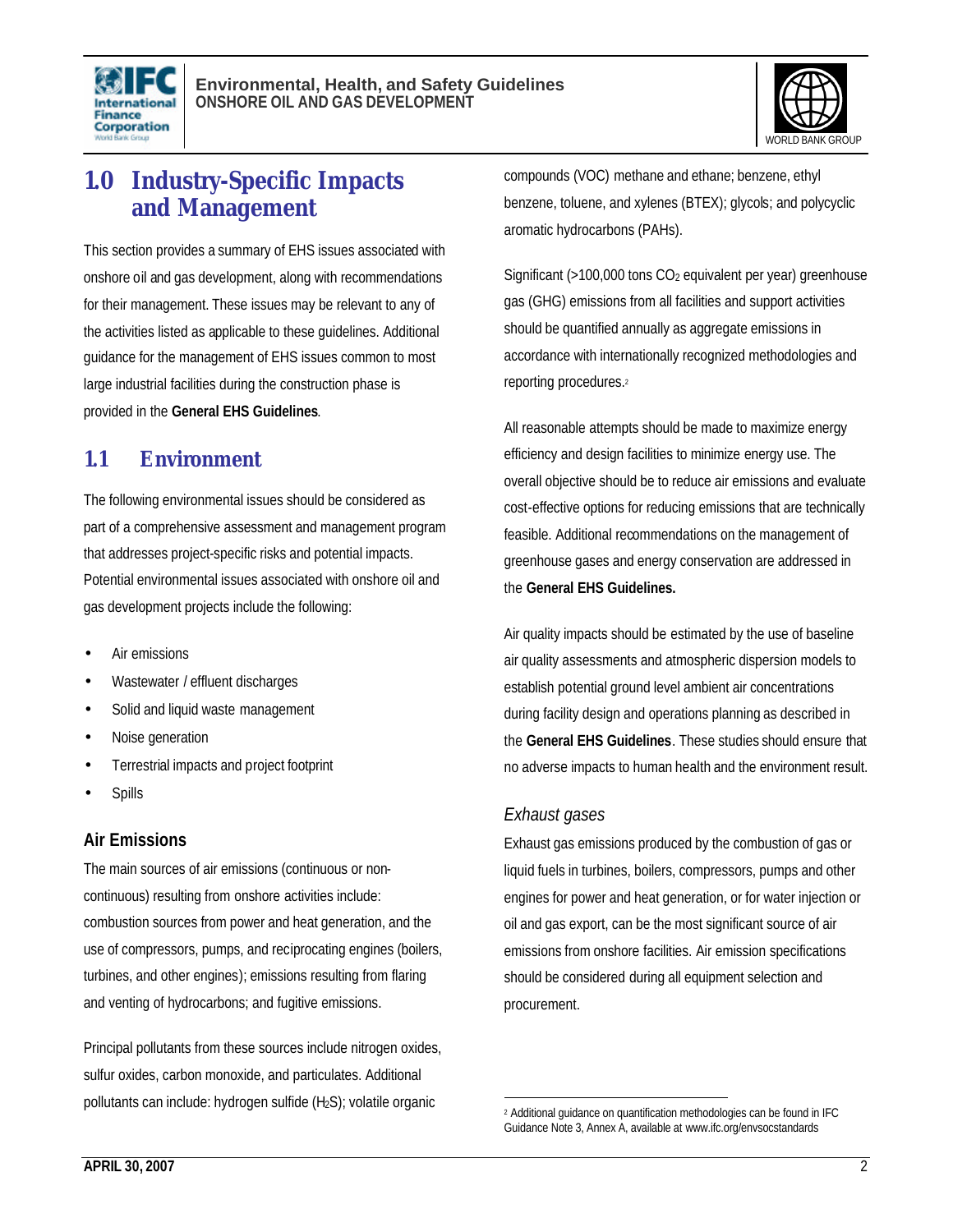



Guidance for the management of small combustion source emissions with a capacity of up to 50 megawatt hours thermal (MWth), including air emission standards for exhaust emissions, is provided in the **General EHS Guidelines**. For combustion source emissions with a capacity of greater than 50 MWth refer to the **EHS Guidelines for Thermal Power.**

#### *Venting and Flaring*

Associated gas brought to the surface with crude oil during oil production is sometimes disposed of at onshore facilities by venting or flaring to the atmosphere. This practice is now widely recognized to be a waste of a valuable resource, as well as a significant source of GHG emissions.

However, flaring or venting are also important safety measures used on onshore oil and gas facilities to ensure gas and other hydrocarbons are safely disposed of in the event of an emergency, power or equipment failure, or other plant upset condition.

Measures consistent with the Global Gas Flaring and Venting Reduction Voluntary Standard (part of the World Bank Group's Global Gas Flaring Reduction Public-Private Partnership (GGFR program<sup>3</sup> ) should be adopted when considering flaring and venting options for onshore activities. The standard provides guidance on how to eliminate or achieve reductions in the flaring and venting of natural gas.

Continuous venting of associated gas is not considered current good practice and should be avoided. The associated gas stream should be routed to an efficient flare system, although continuous flaring of gas should be avoided if feasible alternatives are available. Before flaring is adopted, feasible alternatives for the use of the gas should be evaluated to the maximum extent possible and integrated into production design. Alternative options may include gas utilization for on-site energy needs, export of the gas to a neighboring facility or to market, gas injection for reservoir pressure maintenance, enhanced recovery using gas lift, or gas for instrumentation. An assessment of alternatives should be adequately documented and recorded. If none of the alternative options are currently feasible, then measures to minimize flare volumes should be evaluated and flaring should be considered as an interim solution, with the elimination of continuous productionassociated gas flaring as the preferred goal.

If flaring is necessary, continuous improvement of flaring through implementation of best practices and new technologies should be demonstrated. The following pollution prevention and control measures should be considered for gas flaring:

- Implementation of source gas reduction measures to the maximum extent possible;
- Use of efficient flare tips, and optimization of the size and number of burning nozzles;
- Maximizing flare combustion efficiency by controlling and optimizing flare fuel / air stream flow rates to ensure the correct ratio of assist stream to flare stream;
- Minimizing flaring from purges and pilots, without compromising safety, through measures including installation of purge gas reduction devices, flare gas recovery units, inert purge gas, soft seat valve technology where appropriate, and installation of conservation pilots;
- Minimizing risk of pilot blow-out by ensuring sufficient exit velocity and providing wind guards;
- Use of a reliable pilot ignition system;
- Installation of high integrity instrument pressure protection systems, where appropriate, to reduce over pressure events and avoid or reduce flaring situations;
- Minimizing liquid carry-over and entrainment in the gas flare stream with a suitable liquid separation system;

 $\overline{a}$ 3 World Bank Group (2004)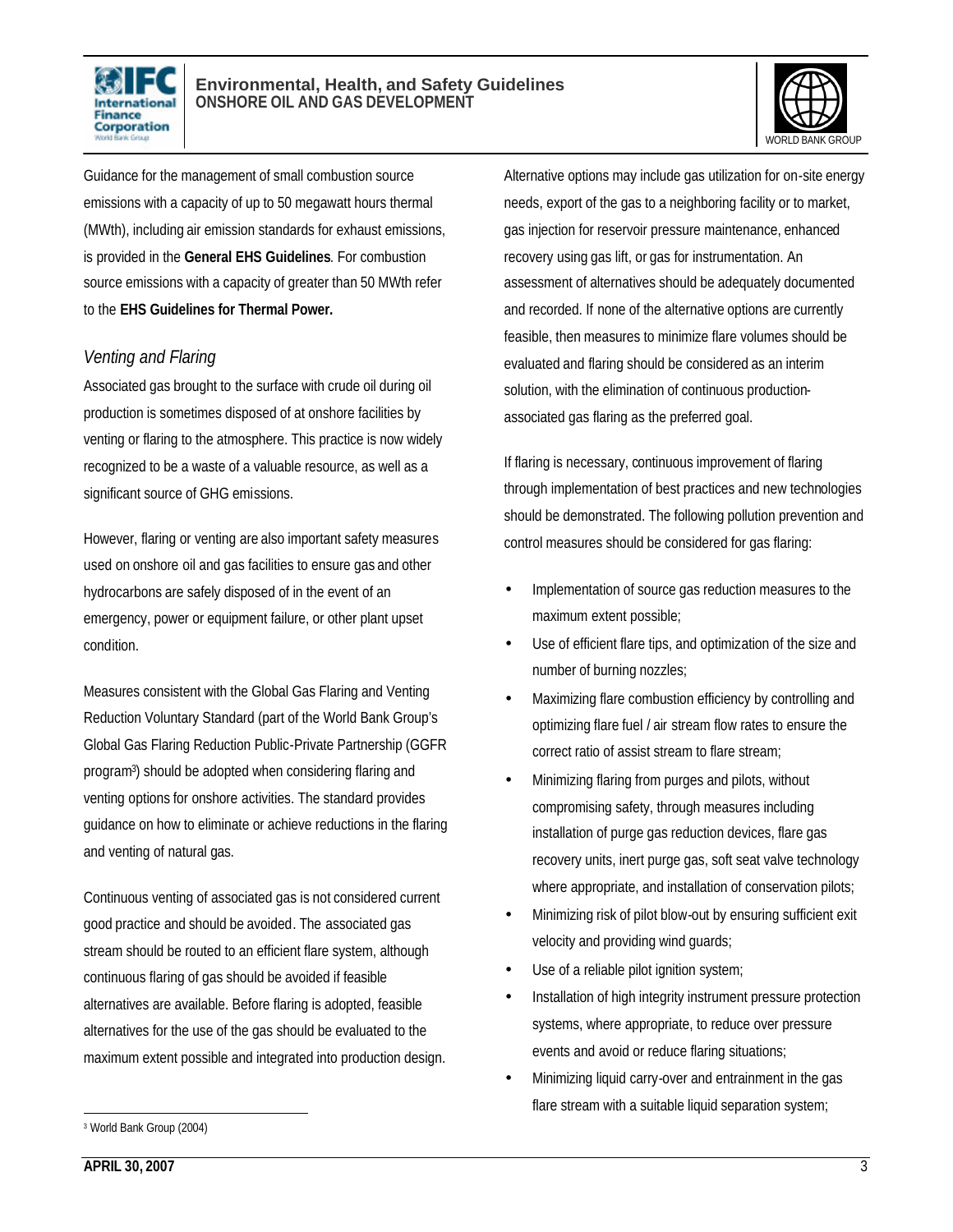



- Minimizing flame lift off and / or flame lick;
- Operating flare to control odor and visible smoke emissions (no visible black smoke);
- Locating flare at a safe distance from local communities and the workforce including workforce accommodation units;
- Implementation of burner maintenance and replacement programs to ensure continuous maximum flare efficiency;
- Metering flare gas.

In the event of an emergency or equipment breakdown, or plant upset conditions, excess gas should not be vented but should be sent to an efficient flare gas system. Emergency venting may be necessary under specific field conditions where flaring of the gas stream is not possible, or where a flare gas system is not available, such as a lack of sufficient hydrocarbon content in the gas stream to support combustion or a lack of sufficient gas pressure to allow it to enter the flare system. Justification for excluding a gas flaring system should be fully documented before an emergency gas venting facility is considered.

To minimize flaring events as a result of equipment breakdowns and plant upsets, plant reliability should be high (>95 percent) and provision should be made for equipment sparing and plant turn down protocols.

Flaring volumes for new facilities should be estimated during the initial commissioning period so that fixed volume flaring targets can be developed. The volumes of gas flared for all flaring events should be recorded and reported.

#### *Fugitive Emissions*

Fugitive emissions at onshore facilities may be associated with cold vents, leaking pipes and tubing, valves, connections, flanges, packings, open-ended lines, pump seals, compressor seals, pressure relief valves, tanks or open pits / containments, and hydrocarbon loading and unloading operations.

Methods for controlling and reducing fugitive emissions should be considered and implemented in the design, operation, and maintenance of facilities. The selection of appropriate valves, flanges, fittings, seals, and packings should consider safety and suitability requirements as well as their capacity to reduce gas leaks and fugitive emissions. Additionally, leak detection and repair programs should be implemented. Vapor control units should be installed, as needed, for hydrocarbon loading and unloading operations.

Use of open vents in tank roofs should be avoided by installing pressure relief valves. Vapor control units should be installed, as needed, for the loading and unloading of ship tankers. Vapor processing systems may consist of different units, such as carbon adsorption, refrigeration, thermal oxidation, and lean oil absorption units. Additional guidance for the prevention and control of fugitive emissions from storage tanks are provided in the **EHS Guidelines for Crude Oil and Petroleum Product Terminals**.

#### *Well Testing*

During well testing, flaring of produced hydrocarbons should be avoided wherever practical and possible, and especially near local communities or in environmentally sensitive areas. Feasible alternatives should be evaluated for the recovery of hydrocarbon test fluids, while considering the safety of handling volatile hydrocarbons, for transfer to a processing facility or other alternative disposal options. An evaluation of disposal alternatives for produced hydrocarbons should be adequately documented and recorded.

If flaring is the only option available for the disposal of test fluids, only the minimum volume of hydrocarbons required for the test should be flowed and well test durations should be reduced to the extent practical. An efficient test flare burner head equipped with an appropriate combustion enhancement system should be selected to minimize incomplete combustion, black smoke, and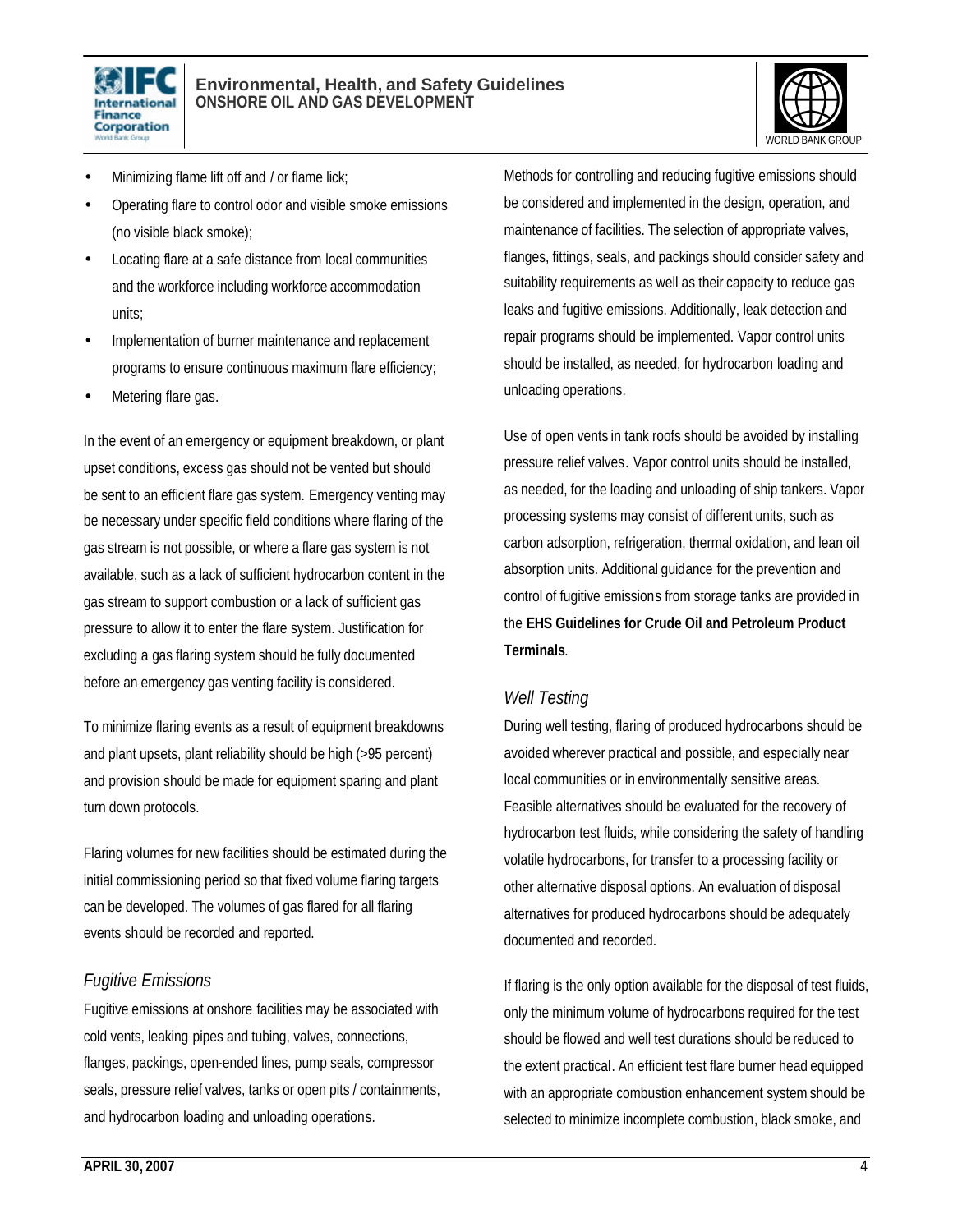



hydrocarbon fallout. Volumes of hydrocarbons flared should be recorded.

#### **Wastewaters**

The **General EHS Guidelines** provide information on wastewater management, water conservation and reuse, along with wastewater and water quality monitoring programs. The guidance below is related to additional wastewater streams specific to the onshore oil and gas sector.

#### *Produced Water*

Oil and gas reservoirs contain water (formation water) that is produced when brought to the surface during hydrocarbon production. The produced water stream can be one of the largest waste products, by volume, managed and disposed of by the onshore oil and gas industry. Produced water contains a complex mixture of inorganic (dissolved salts, trace metals, suspended particles) and organic (dispersed and dissolved hydrocarbons, organic acids) compounds, and in many cases, residual chemical additives (e.g. scale and corrosion inhibitors) that are added into the hydrocarbon production process.

Feasible alternatives for the management and disposal of produced water should be evaluated and integrated into production design. The main disposal alternatives may include injection into the reservoir to enhance oil recovery, and injection into a dedicated disposal well drilled to a suitable receiving subsurface geological formation. Other possible uses such as irrigation, dust control, or use by other industry, may be appropriate to consider if the chemical nature of the produced water is compatible with these options. Produced water discharges to surface waters or to land should be the last option considered and only if there is no other option available.

Discharged produced water should be treated to meet the limits included in Table 1 in Section 2.1 of this Guideline. 4

Produced water treatment technologies will depend on the final disposal alternative selected and particular field conditions. Technologies to consider may include combinations of gravity and / or mechanical separation and chemical treatment, and may require a multistage system containing a number of technologies in series to meet injection or discharge requirements. Sufficient treatment system backup capability should be in place to ensure continual operation and or an alternative disposal method should be available.

To reduce the volume of produced water for disposal the following should be considered:

- Adequate well management during well completion activities to minimize water production;
- Recompletion of high water producing wells to minimize water production;
- Use of downhole fluid separation techniques, where possible, and water shutoff techniques, when technically and economically feasible;
- Shutting in high water producing wells.

To minimize environmental hazards related to residual chemical additives in the produced water stream where surface disposal methods are used, production chemicals should be selected carefully by taking into account their volume, toxicity, bioavailability, and bioaccumulation potential.

Disposal into evaporation ponds may be an option for produced waters. The construction and management measures included

l 4 Effluent discharge to surface waters should not result in significant impact on human health and environmental receptors. A disposal plan that considers points of discharge, rate of discharge, chemical use and dispersion and environmental risk may be necessary. Discharges should be planned away from environmentally sensitive areas, with specific attention to high water tables, vulnerable aquifers, and wetlands, and community receptors, including water wells, water intakes, and high-value agricultural land.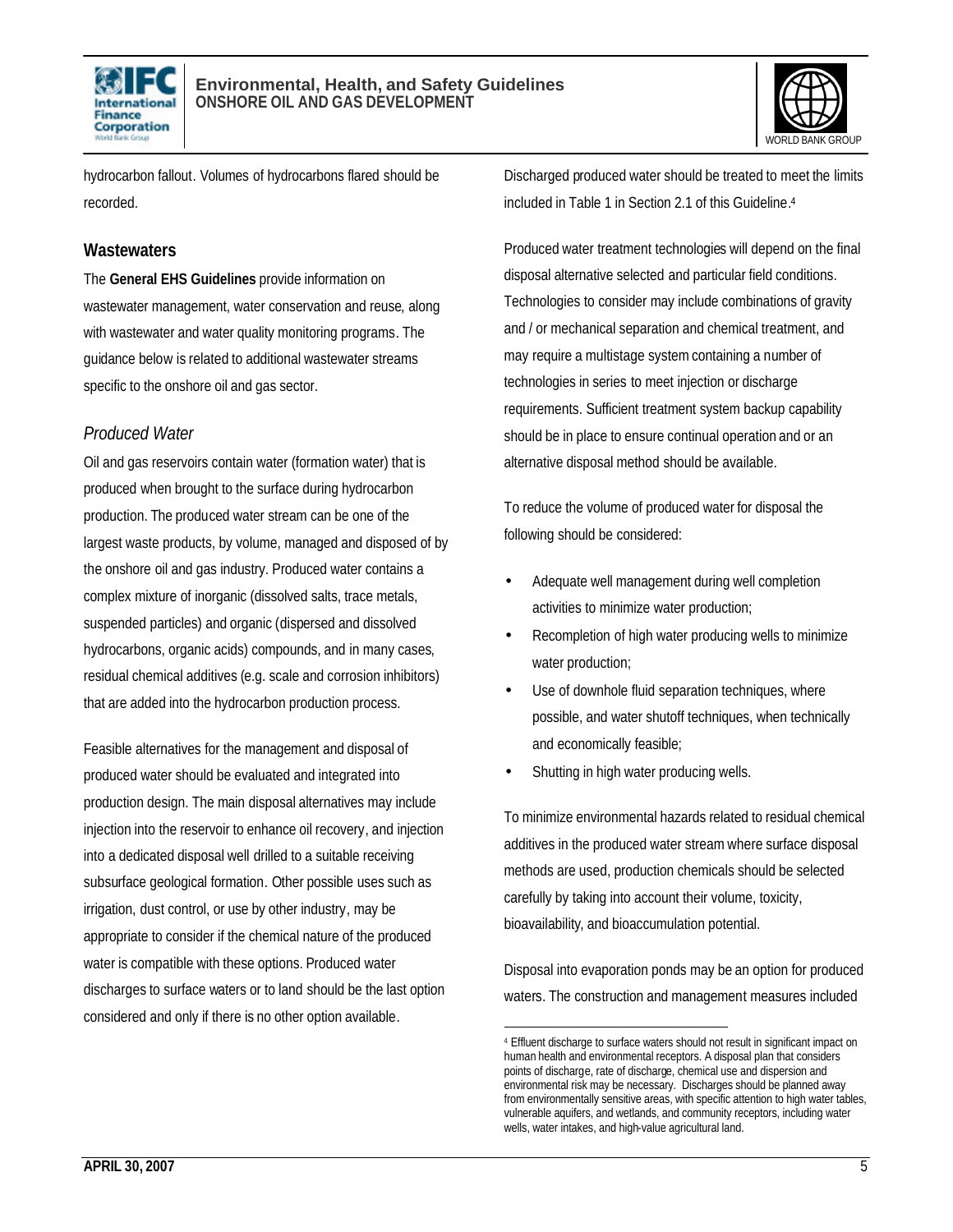



in this Guideline for surface storage or disposal pits should also apply to produced water ponds.

# *Hydrostatic Testing Water*

Hydrostatic testing of equipment and pipelines involves pressure testing with water to detect leaks and verify equipment and pipeline integrity. Chemical additives (corrosion inhibitors, oxygen scavengers, and dyes) may be added to the water to prevent internal corrosion or to identify leaks. For pipeline testing, test manifolds installed onto sections of newly constructed pipelines, should be located outside of riparian zones and wetlands.

Water sourcing for hydrotesting purposes should not adversely affect the water level or flow rate of a natural water body, and the test water withdrawal rate (or volume) should not exceed 10 percent of the stream flow (or volume) of the water source. Erosion control measures and fish-screening controls should be implemented as necessary during water withdrawals at the intake locations.

The disposal alternatives for test waters following hydrotesting include injection into a disposal well if one is available or discharge to surface waters or land surface. If a disposal well is unavailable and discharge to surface waters or land surface is necessary the following pollution prevention and control measures should be considered:

- Reduce the need for chemicals by minimizing the time that test water remains in the equipment or pipeline;
- If chemical use is necessary, carefully select chemical additives in terms of dose concentration, toxicity, biodegradability, bioavailability, and bioaccumulation potential;
- Conduct toxicity testing as necessary using recognized test methodologies. A holding pond may be necessary to provide time for the toxicity of the water to decrease.

Holding ponds should meet the guidance for surface storage or disposal pits as discussed in this Guideline;

- Use the same hydrotest water for multiple tests;
- Hydrostatic test water quality should be monitored before use and discharge and should be treated to meet the discharge limits in Table 1 in Section 2.1 of this Guideline.
- If significant quantities of chemically treated hydrostatic test waters are required to be discharged to a surface water body, water receptors both upstream and downstream of the discharge should be monitored. Post-discharge chemical analysis of receiving water bodies may be necessary to demonstrate that no degradation of environmental quality has occurred;
- If discharged to water, the volume and composition of the test water, as well as the stream flow or volume of the receiving water body, should be considered in selecting an appropriate discharge site to ensure that water quality will not be adversely affected outside of the defined mixing zone;
- Use break tanks or energy dissipators (e.g. protective riprap, sheeting, tarpaulins) for the discharge flow;
- Use sediment control methods (e.g. silt fences, sandbags or hay bales) to protect aquatic biota, water quality, and water users from the potential effect of discharge, such as increased sedimentation and reduced water quality;
- If discharged to land, the discharge site should be selected to prevent flooding, erosion, or lowered agriculture capability of the receiving land. Direct discharge on cultivated land and land immediately upstream of community / public water intakes should be avoided;
- Water discharge during cleaning pig runs and pretest water should be collected in holding tanks and should be discharged only after water-quality testing to ensure that it meets discharge criteria established in Table 1 of Section 2.1 of this Guideline.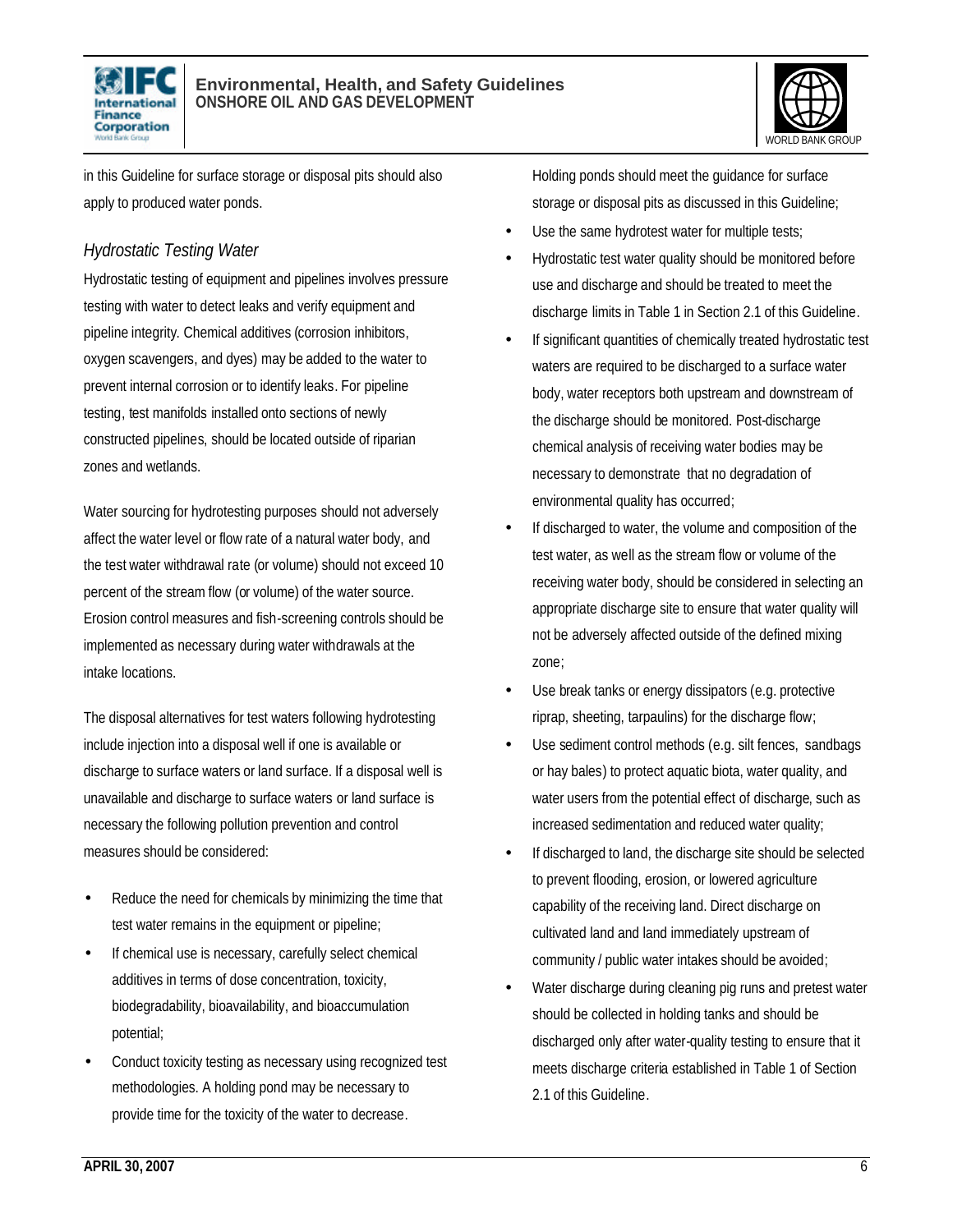



#### *Cooling and Heating Systems*

Water conservation opportunities provided in the **General EHS Guideline** should be considered for oil and gas facility cooling and heating systems. If cooling water is used, it should be discharged to surface waters in a location that will allow maximum mixing and cooling of the thermal plume to ensure that the temperature is within 3 degrees Celsius of ambient temperature at the edge of the defined mixing zone or within 100 meters of the discharge point, as noted in Table 1 of Section 2.1 of this Guideline.

If biocides and / or other chemical additives are used in the cooling water system, consideration should be given to residual effects at discharge using techniques such as risk based assessment.

#### *Other Waste Waters*

Other waste waters routinely generated at onshore oil and gas facilities include sewage waters, drainage waters, tank bottom water, fire water, equipment and vehicle wash waters and general oily water. Pollution prevention and treatment measures that should be considered for these waste waters include:

- Sewage: Gray and black water from showers, toilets and kitchen facilities should be treated as described in the **General EHS Guidelines**.
- *Drainage and storm waters:* Separate drainage systems for drainage water from process areas that could be contaminated with oil (closed drains) and drainage water from non-process areas (open drains) should be available to the extent practical. All process areas should be bunded to ensure drainage water flows into the closed drainage system and that uncontrolled contaminated surface run-off is avoided. Drainage tanks and slop tanks should be designed with sufficient capacity for foreseeable operating conditions, and systems to prevent overfilling should be

installed. Drip trays, or other controls, should be used to collect run-off from equipment that is not contained within a bunded area and the contents routed to the closed drainage system. Stormwater flow channels and collection ponds installed as part of the open drainage system should be fitted with oil / water separators. Separators may include baffle type or coalescing plate type and should be regularly maintained. Stormwater runoff should be treated through an oil / water separation system able to achieve an oil and grease concentration of 10 mg/L, as noted in Table 1 of Section 2.1 of this Guideline. Additional guidance on the management of stormwater is provided in the **General EHS Guideline.**

- *Tank bottom waters*: The accumulation of tank bottom waters should be minimized by regular maintenance of tank roofs and seals to prevent rainwater infiltration. Consideration should be given to routing these waters to the produced water stream for treatment and disposal, if available. Alternatively they should be treated as a hazardous waste and disposed of in accordance with the facility waste management plan. Tank bottom sludges should also be periodically removed and recycled or disposed of as a hazardous waste.
- *Firewater*: Firewater from test releases should be directed to the facility drainage system.
- *Wash waters*: Equipment and vehicle wash waters should be directed to the closed drainage system.
- *General oily water*: Oily water from drip trays and liquid slugs from process equipment and pipelines should be routed to the closed drainage system.

#### *Surface Storage or Disposal Pits*

If surface pits or ponds are used for wastewater storage or for interim disposal during operations, the pits should be constructed outside environmentally sensitive locations.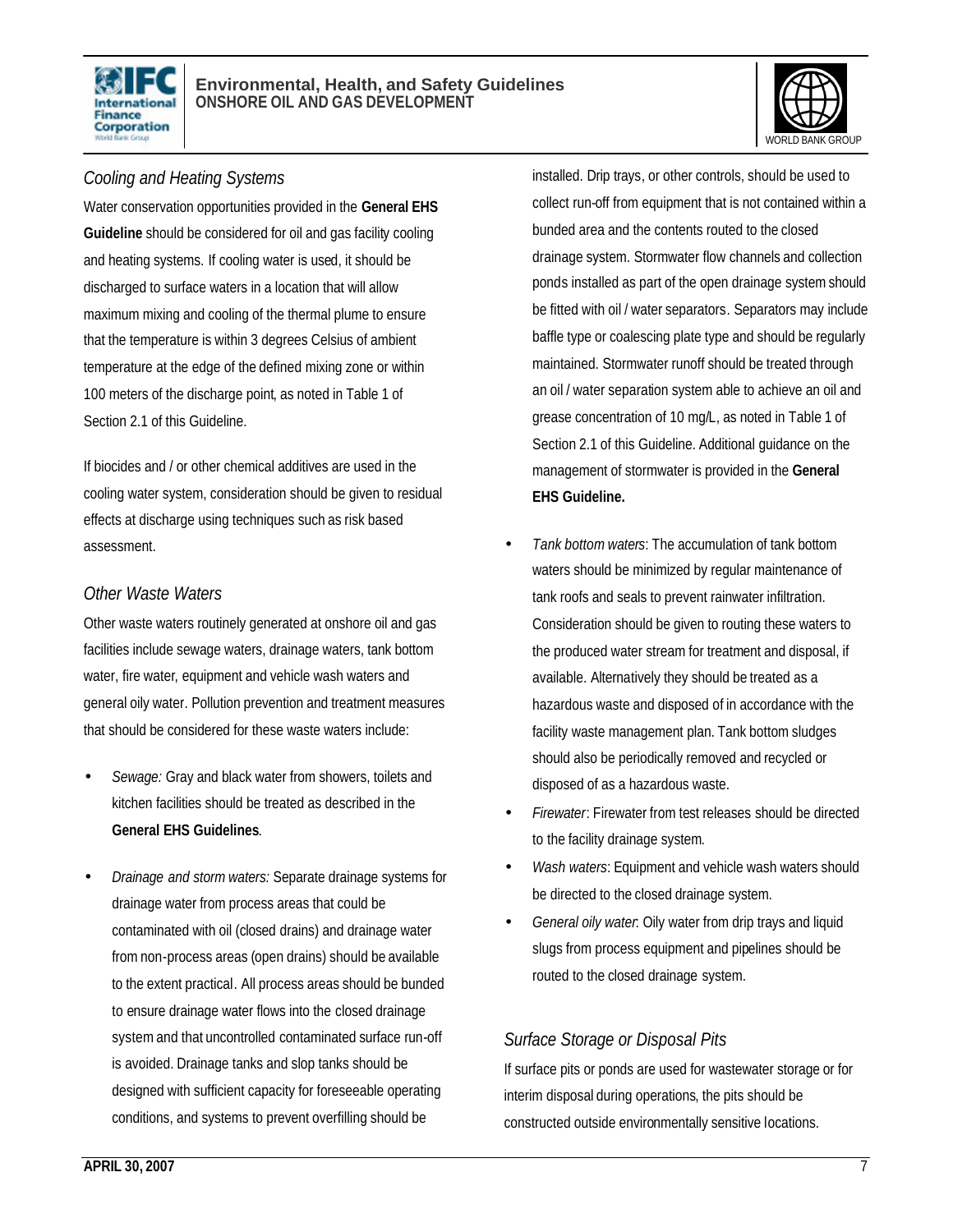



Wastewater pit construction and management measures should include:

- Installation of a liner so that the bottom and sides of the pit have a coefficient of permeability of no greater than 1 x 10<sup>-7</sup> centimeters per second (cm/sec). Liners should be compatible with the material to be contained and of sufficient strength and thickness to maintain the integrity of the pit. Typical liners may include synthetic materials, cement / clay type or natural clays, although the hydraulic conductivity of natural liners should be tested to ensure integrity;
- Construction to a depth of typically 5 m above the seasonal high water table;
- Installation of measures (e.g. careful siting, berms) to prevent natural surface drainage from entering the pit or breaching during heavy storms;
- Installation of a perimeter fence around the pit or installation of a screen to prevent access by people, livestock and wildlife (including birds);
- Regular removal and recovery of free hydrocarbons from the pit contents surface;
- Removal of pit contents upon completion of operations and disposal in accordance with the waste management plan;
- Reinstatement of the pit area following completion of operations.

#### **Waste Management**

Typical non-hazardous and hazardous wastes<sup>5</sup> routinely generated at onshore facilities other than permitted effluents and emissions include general office and packaging wastes, waste oils, paraffins, waxes, oil contaminated rags, hydraulic fluids, used batteries, empty paint cans, waste chemicals and used chemical containers, used filters, fluorescent tubes, scrap metals, and medical waste, among others.

Waste materials should be segregated into non-hazardous and hazardous wastes for consideration for re-use, recycling, or disposal. Waste management planning should establish a clear strategy for wastes that will be generated including options for waste elimination, reduction or recycling or treatment and disposal, before any wastes are generated. A waste management plan documenting the waste strategy, storage (including facilities and locations) and handling procedures should be developed and should include a clear waste tracking mechanism to track waste consignments from the originating location to the final waste treatment and disposal location. Guidance for waste management of these typical waste streams is provided in the **General EHS Guidelines**.

Significant additional waste streams specific to onshore oil and gas development activities may include:

- Drilling fluids and drilled cuttings
- Produced sand
- Completion and well work-over fluids
- Naturally occurring radioactive materials (NORM)

#### *Drilling Fluids and Drilled Cuttings*

The primary functions of drilling fluids used in oil and gas field drilling operations include removal of drilled cuttings (rock chippings) from the wellbore and control of formation pressures. Other important functions include sealing permeable formations, maintaining wellbore stability, cooling and lubricating the drill bit, and transmitting hydraulic energy to the drilling tools and bit. Drilled cuttings removed from the wellbore and spent drilling fluids are typically the largest waste streams generated during oil and gas drilling activities. Numerous drilling fluid systems are available, but they can generally be categorized into one of two fluid systems:

• *Water-Based Drilling Fluids (WBDF)*: The continuous phase and suspending medium for solids (or liquid) is

 $\overline{a}$ <sup>5</sup> As defined by local legislation or international conventions.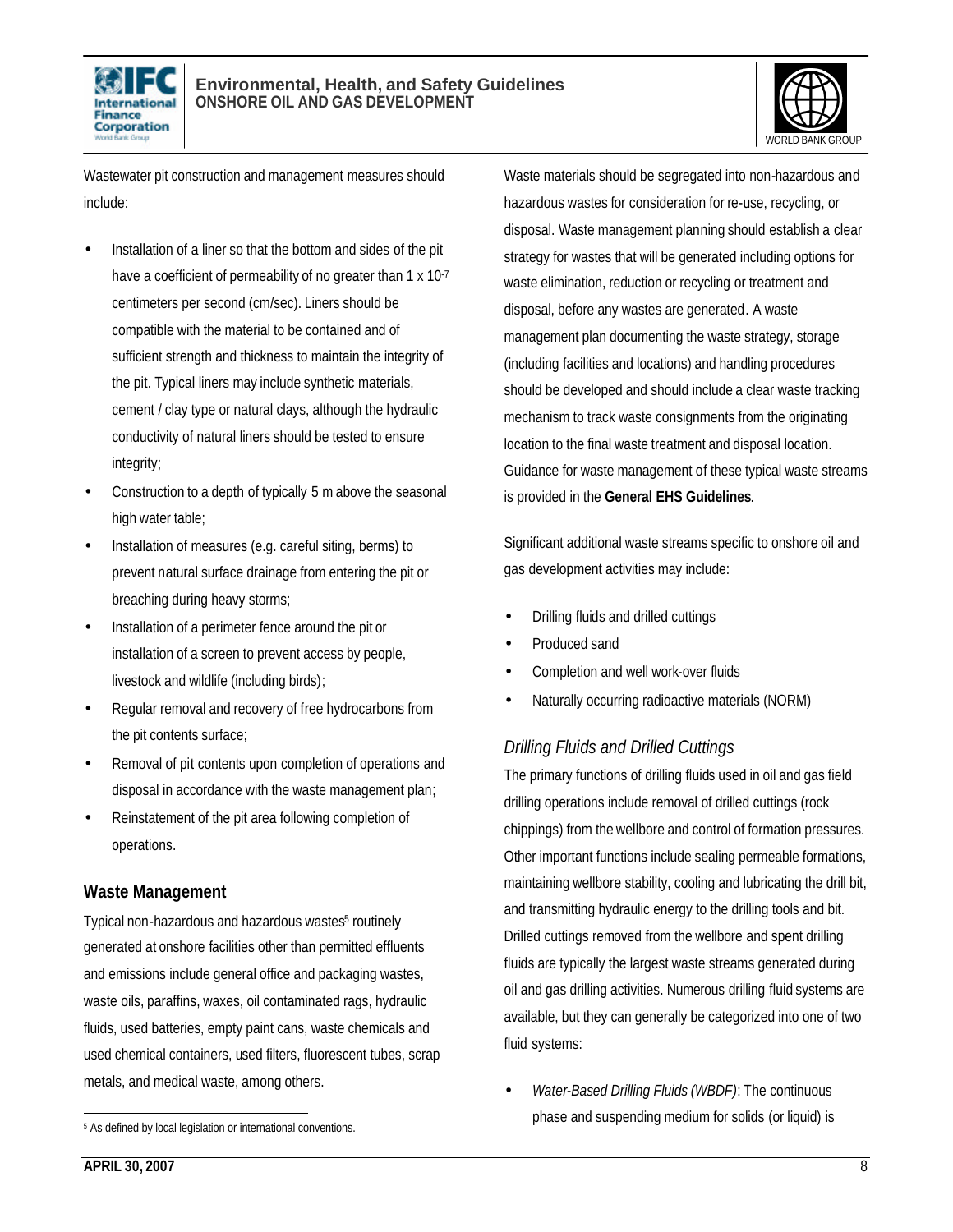



water or a water miscible fluid. There are many WBDF variations, including gel, salt-polymer, salt-glycol, and saltsilicate fluids;

• *Non-Aqueous Drilling Fluids (NADF)*: The continuous phase and suspending medium for solids (or liquid) is a water immiscible fluid that is oil-based, enhanced mineral oil-based, or synthetic-based.

Diesel-based fluids are also available, but the use of systems that contain diesel as the principal component of the liquid phase is not considered current good practice.

Typically, the solid medium used in most drilling fluids is barite (barium sulfate) for weight, with bentonite clays as a thickener. Drilling fluids also contain a number of chemicals that are added depending on the downhole formation conditions.

Drilling fluids are circulated downhole and routed to a solids control systemat the surface facilities where fluids can be separated from the cuttings so that they may be recirculated downhole leaving the cuttings behind for disposal. These cuttings contain a proportion of residual drilling fluid. The volume of cuttings produced will depend on the depth of the well and the diameter of the hole sections drilled. The drilling fluid is replaced when its rheological properties or density of the fluid can no longer be maintained or at the end of the drilling program. These spent fluids are then contained for reuse or disposal (NADFs are typically reused).

Feasible alternatives for the treatment and disposal of drilling fluids and drilled cuttings should be evaluated and included in the planning for the drilling program. Alternative options may include one, or a combination of, the following:

- Injection of the fluid and cuttings mixture into a dedicated disposal well;
- Injection into the annular space of a well;
- Storage in dedicated storage tanks or lined pits prior to treatment, recycling, and / or final treatment and disposal;
- On-site or off-site biological or physical treatment to render the fluid and cuttings non-hazardous prior to final disposal using established methods such as thermal desorption in an internal thermal desorption unit to remove NADF for reuse, bioremediation, landfarming, or solidification with cement and / or concrete. Final disposal routes for the nonhazardous cuttings solid material should be established, and may include use in road construction material, construction fill, or disposal through landfill including landfill cover and capping material where appropriate. In the case of landfarming it should be demonstrated that subsoil chemical, biological, and physical properties are preserved and water resources are protected;
- Recycling of spent fluids back to the vendors for treatment and re-use.

Consider minimizing volumes of drilling fluids and drilled cuttings requiring disposal by:

- Use of high efficiency solids control equipment to reduce the need for fluid change out and minimizing the amount of residual fluid on drilled cuttings;
- Use of slim-hole multilateral wells and coiled tubing drilling techniques, when feasible, to reduce the amount of fluids and cuttings generated.

Pollution prevention and control measures for spent drilling fluids and drilled cuttings should include:

- Minimizing environmental hazards related to residual chemicals additives on discharged cuttings by careful selection of the fluid system.
- Careful selection of fluid additives taking into account technical requirements, chemical additive concentration, toxicity, bioavailability and bioaccumulation potential;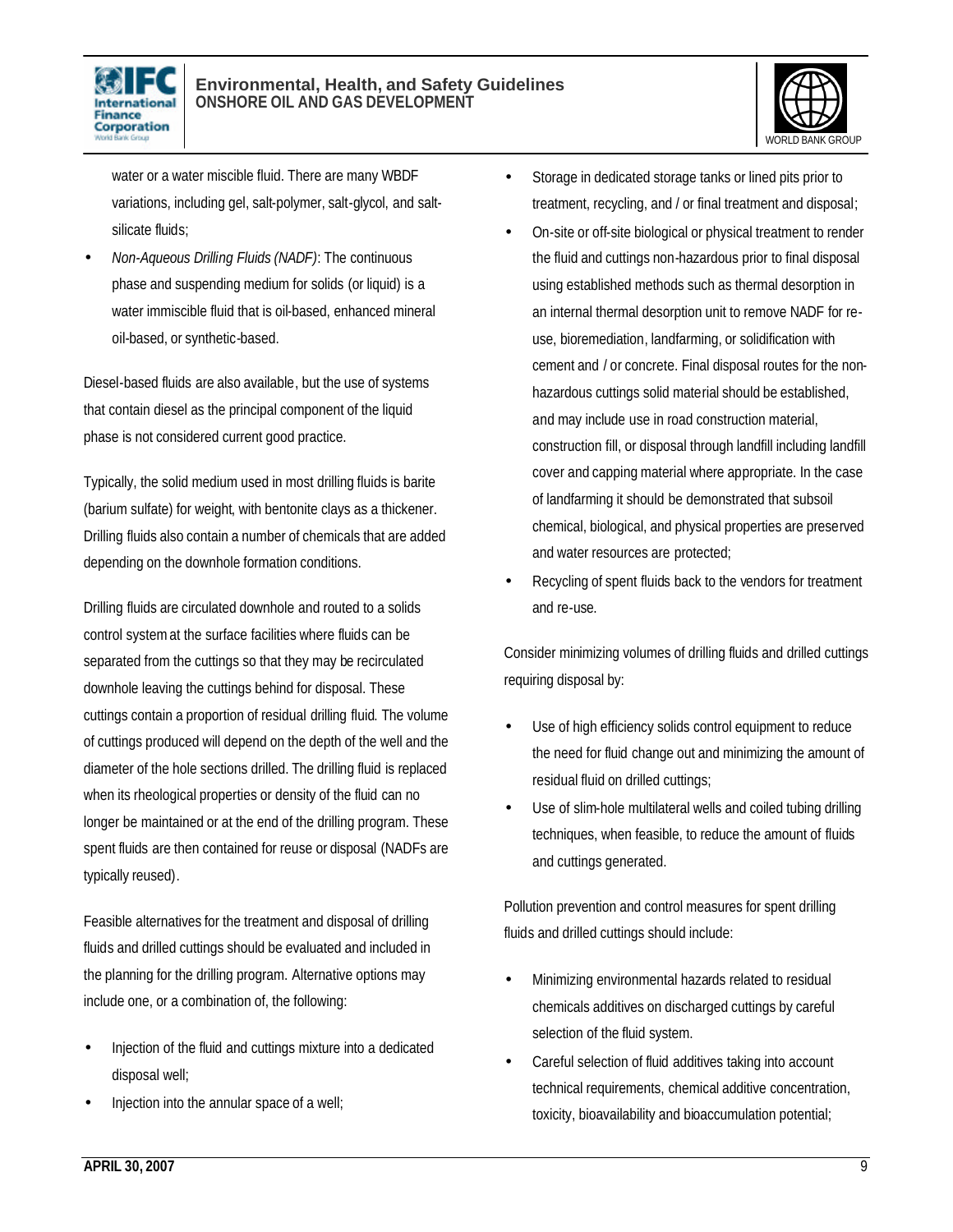



• Monitoring and minimizing the concentration of heavy metal impurities (mainly mercury and cadmium) in barite stock used in the fluid formulation.

The construction and management measures included in this guideline for surface storage or disposal pits should also apply to cuttings and drilling fluid pits. For drilling pits, pit closure should be completed as soon as practical, but no longer than 12 months, after the end of operations. If the drilling waste is to be buried in the pit following operations (the Mix-Bury-Cover disposal method), the following minimum conditions should be met:

- The pit contents should be dried out as far as possible;
- If necessary, the waste should be mixed with an appropriate quantity of subsoil (typically three parts of subsoil to one part of waste by volume);
- A minimum of one meter of clean subsoil should be placed over the mix;
- Topsoil should not be used but it should be placed over the subsoil to fully reinstate the area.
- The pit waste should be analyzed and the maximum lifetime loads should be calculated. A risk based assessment may be necessary to demonstrate that internationally recognized thresholds for chemical exposure are not exceeded.

#### *Produced Sand*

Produced sand originating from the reservoir is separated from the formation fluids during hydrocarbon processing. The produced sand can be contaminated with hydrocarbons, but the oil content can vary substantially depending on location, depth, and reservoir characteristics. Well completion should aim to reduce the production of sand at source using effective downhole sand control measures.

Produced sand should be treated as an oily waste, and may be treated and disposed of along with other oil contaminated solid materials (e.g. with cuttings generated when NADFs are used or with tank bottom sludges).

If water is used to remove oil from produced sand, it should be recovered and routed to an appropriate treatment and disposal system (e.g. the produced water treatment system when available).

#### *Completion and Well Work-over Fluids*

Completion and well work-over fluids (including intervention and service fluids) can typically include weighted brines, acids, methanol and glycols, and other chemical systems. These fluids are used to clean the wellbore and stimulate the flow of hydrocarbons, or simply used to maintain downhole pressure. Once used these fluids may contain contaminants including solid material, oil, and chemical additives. Chemical systems should be selected with consideration of their volume, toxicity, bioavailability, and bioaccumulation potential. Feasible disposal options should be evaluated for these fluids. Alternative disposal options may include one, or a combination of, the following:

- Collection of the fluids if handled in closed systems and shipping to the original vendors for recycling;
- Injection to a dedicated disposal well, where available;
- Inclusion as part of the produced water waste stream for treatment and disposal. Spent acids should be neutralized before treatment and disposal;
- On-site or off-site biological or physical treatment at an approved facility in accordance with the waste management plan.

#### *Naturally Occurring Radioactive Materials*

Depending on the field reservoir characteristics, naturally occurring radioactive material (NORM) may precipitate as scale or sludges in process piping and production vessels. Where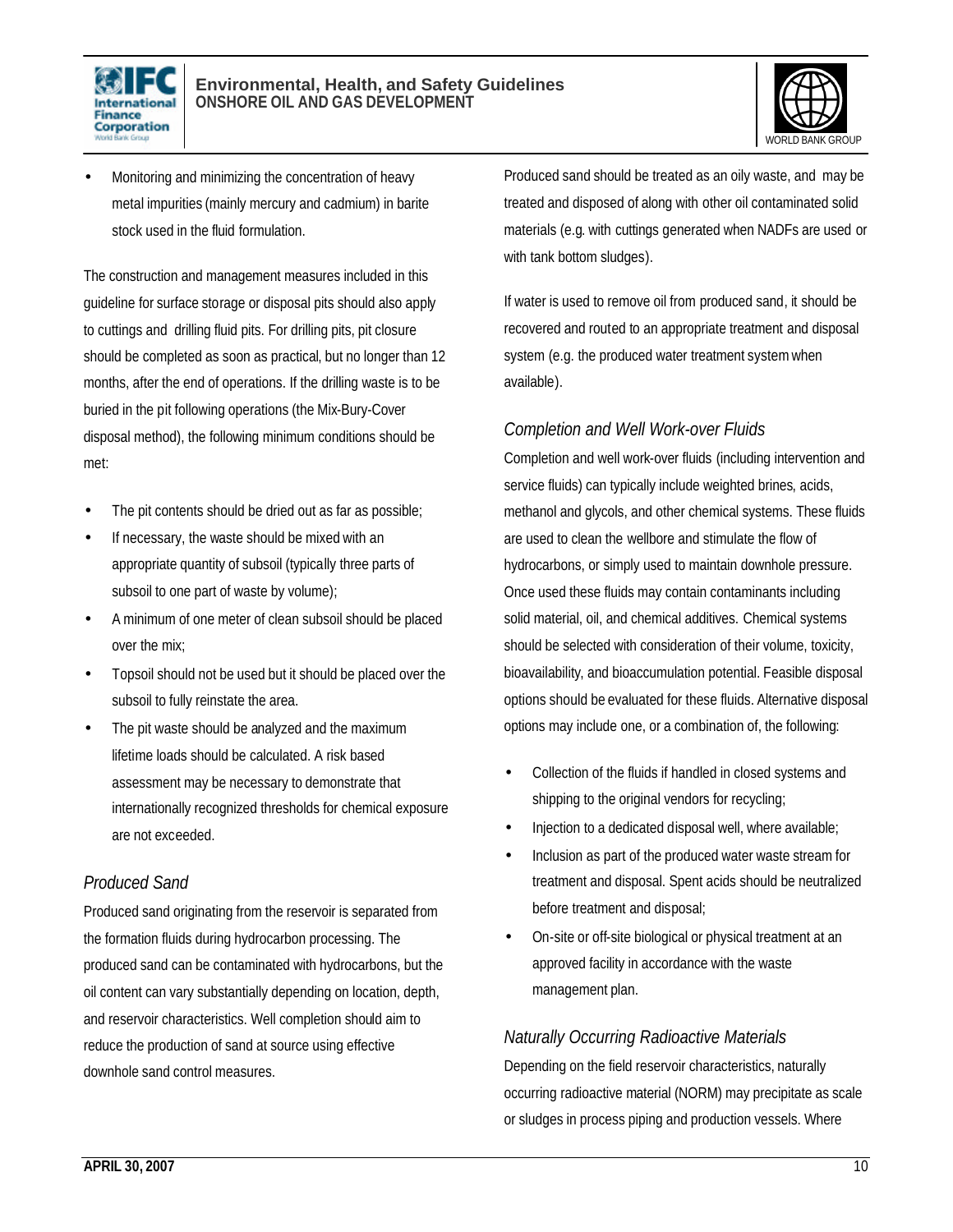



NORM is present, a NORM management program should be developed so that appropriate handling procedures are followed.

If removal of NORM is required for occupational health reasons (section 1.2), disposal options may include: canister disposal during well abandonment; deep well or salt cavern injection; injection into the annular space of a well or disposal to landfill in sealed containers.

Sludge, scale, or NORM-impacted equipment should be treated, processed, or isolated so that potential future human exposures to the treated waste would be within internationally accepted risk-based limits. Recognized industrial practices should be used for disposal. If waste is sent to an external facility for disposal, the facility must be licensed to receive such waste.

#### **Hazardous Materials Management**

General guidance for the management of hazardous materials is provided in the **General EHS Guidelines**. The following additional principles should be followed for chemicals used in the onshore oil and gas sector:

- Use chemical hazard assessment and risk management techniques to evaluate chemicals and their effects. Selected chemicals should have been tested for environmental hazards;
- Select chemicals with least hazard and lowest potential environmental and / or health impact, whenever possible;
- Use of Ozone Depleting Substances<sup>6</sup> should be avoided.

#### **Noise**

 $\overline{a}$ 

Oil and gas development activities can generate noise during all phases of development including during seismic surveys, construction activities, drilling and production, aerial surveys and air or road transportation. During operations, the main sources

of noise and vibration pollution are likely to emanate from flaring and rotating equipment. Noise sources include flares and vents, pumps, compressors, generators, and heaters. Noise prevention and control measures are described in the **General EHS Guidelines**, along with the recommended daytime and night time noise level guidelines for urban or rural communities.

Noise impacts should be estimated by the use of baseline noise assessments for developments close to local human populations. For significant noise sources, such as flare stacks at permanent processing facilities, noise dispersion models should be conducted to establish the noise level guidelines can be met and to assist in the design of facility siting, stack heights, engineered sound barriers, and sound insulation on buildings.

Field related vehicle traffic should be reduced as far as possible and access through local communities should be avoided when not necessary. Flight access routes and low flight altitudes should be selected and scheduled to reduce noise impacts without compromising aircraft and security.

The sound and vibration propagation arising from seismic operations may result in impacts to human populations or to wildlife. In planning seismic surveys, the following should be considered to minimize impacts:

- Minimize seismic activities in the vicinity of local populations wherever possible;
- Minimize simultaneous operations on closely spaced survey lines;
- Use the lowest practicable vibrator power levels;
- Reduce operation times, to the extent practical;
- When shot-hole methods are employed, charge size and hole depth should be appropriately selected to reduce noise levels. Proper back-fill or plugging of holes will also help to reduce noise dispersion;

<sup>6</sup> As defined by the Montreal Protocol on Substances That Deplete the Ozone Layer.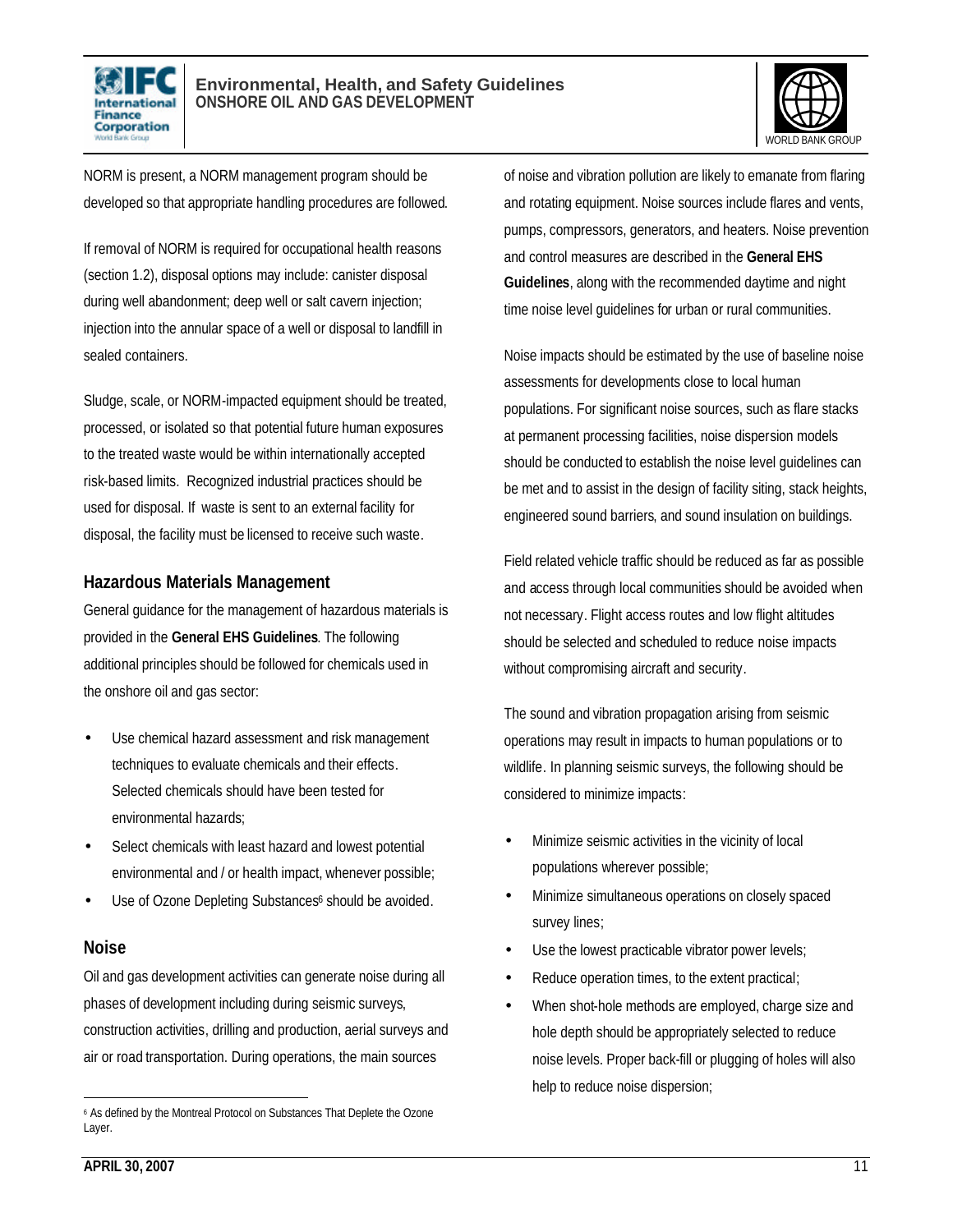



- Identify areas and time periods sensitive to wildlife such as feeding and breeding locations and seasons and avoid them when possible;
- If sensitive wildlife species are located in the area, monitor their presence before the onset of noise creating activities, and throughout the seismic program. In areas where significant impacts to sensitive species are anticipated, experienced wildlife observers should be used. Slowly buildup activities in sensitive locations.

#### **Terrestrial Impacts and Project Footprint**

Project footprints resulting from exploration and construction activities may include seismic tracks, well pads, temporary facilities, such as workforce base camps, material (pipe) storage yards, workshops, access roads, airstrips and helipads, equipment staging areas, and construction material extraction sites (including borrow pits and quarries).

Operational footprints may include well pads, permanent processing treatment, transmission and storage facilities, pipeline right-of-way corridors, access roads, ancillary facilities, communication facilities (e.g. antennas), and power generation and transmission lines. Impacts may include loss of, or damage to, terrestrial habitat, creation of barriers to wildlife movement, soil erosion, and disturbance to water bodies including possible sedimentation, the establishment of non-native invasive plant species and visual disturbance. The extent of the disturbance will depend on the activity along with the location and characteristics of the existing vegetation, topographic features and waterways.

The visual impact of permanent facilities should be considered in design so that impacts on the existing landscape are minimized. The design should take advantage of the existing topography and vegetation, and should use low profile facilities and storage tanks if technically feasible and if the overall facility footprint is not significantly increased. In addition, consider suitable paint color for large structures that can blend with the background. General guidance on minimizing the project footprint during construction and decommissioning activities is provided in the **General EHS Guidelines**.

Additional prevention and control measures to minimize the footprint of onshore oil and gas developments may include the following:

- Site all facilities in locations that avoid critical terrestrial and aquatic habitat and plan construction activities to avoid sensitive times of the year;
- Minimize land requirements for aboveground permanent facilities;
- Minimize areas to be cleared. Use hand cutting where possible, avoiding the use of heavy equipment such as bulldozers, especially on steep slopes, water and wetland crossings, and forested and ecologically sensitive areas;
- Use a central processing / treatment facility for operations, when practical;
- Minimize well pad size for drilling activities and satellite / cluster, directional, extended reach drilling techniques should be considered, and their use maximized in sensitive locations;
- Avoid construction of facilities in a floodplain, whenever practical, and within a distance of 100 m of the normal high-water mark of a water body or a water well used for drinking or domestic purposes;
- Consider the use of existing utility and transport corridors for access roads and pipeline corridors to the extent possible;
- Consider the routing of access roads to avoid induced impacts such as increased access for poaching;
- Minimize the width of a pipeline right-of-way or access road during construction and operations as far as possible;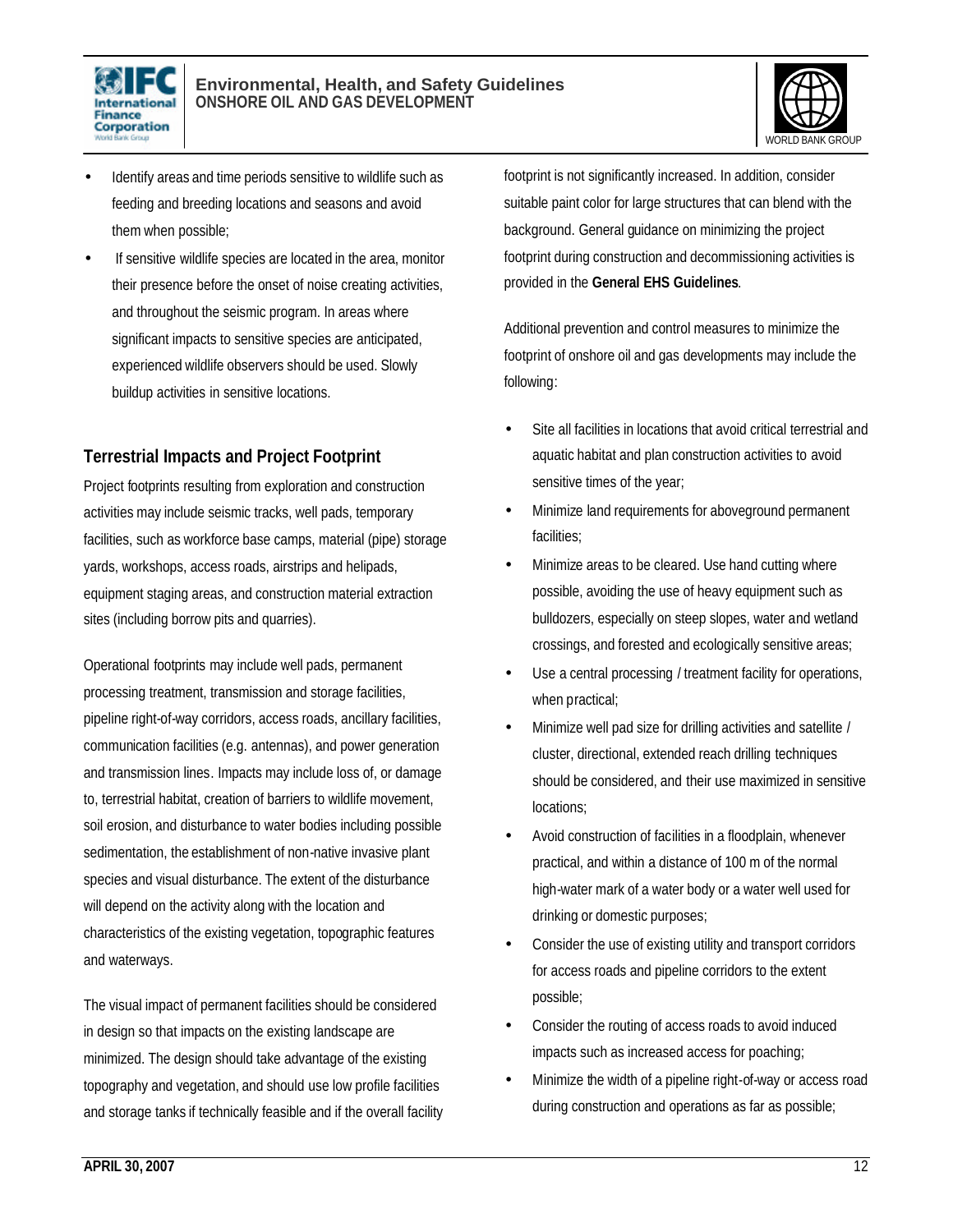



- Limit the amount of pipeline trench left open during construction at any one time. Safety fences and other methods to prevent people or animals from falling into open trenches should be constructed in sensitive locations and within 500 m of human populations. In remote areas, install wildlife escape ramps from open trenches (typically every 1 km where wildlife is present);
- Consider use of animal crossing structures such as bridges, culverts, and over crossings, along pipeline and access road rights-of-way;
- Bury pipelines along the entire length to a minimum of 1 m to the top-of-pipe, wherever this is possible;
- Carefully consider all of the feasible options for the construction of pipeline river crossings including horizontal directional drilling;
- Clean-up and fully reinstate following construction activities (including appropriate revegetation using native plant species following construction activities) the pipeline rightof-way and temporary sites such as workforce accommodation camps, storage yards, access roads, helipads and construction workshops, to the pre-existing topography and drainage contours;
- Reinstate off-site aggregate extraction facilities including borrow pits and quarries (opened specifically for construction or extensively used for construction);
- Implement repair and maintenance programs for reinstated sites;
- Consider the implementation of low impact seismic techniques (e.g. minimize seismic line widths (typically no wider than 5 m), limit the line of sight along new cut lines in forested areas (approximately 350 m));
- Consider shot-hole methods in place of vibroseis where preservation of vegetation cover is required and when access is limited. In areas of low cover (e.g. deserts, or tundra with snow cover in place), vibroseis machinery

should be selected, but soft soil locations should be carefully assessed to prevent excessive compaction;

- Install temporary and permanent erosion and sediment control measures, slope stabilization measures, and subsidence control and minimization measures at all facilities, as necessary;
- Regularly maintain vegetation growth along access roads and at permanent above ground facilities, and avoid introduction of invasive plant species. In controlling vegetation use biological, mechanical and thermal vegetation control measures and avoid the use of chemical herbicides as much as possible.

If it is demonstrated that the use of herbicides is required to control vegetation growth along access roads or at facilities, then personnel must be trained in their use. Herbicides that should be avoided include those listed under the World Health Organization recommended Classification of Pesticides by Hazard Classes 1a and 1b, the World Health Organization recommended Classification of Pesticides by Hazard Class II (except under conditions as noted in IFC Performance Standard 3: Pollution Prevention and Abatement;<sup>7</sup> ), and Annexes A and B of the Stockholm Convention, except under the conditions noted in the convention  $8$ 

#### **Spills**

1

Spills from onshore facilities, including pipelines, can occur due to leaks, equipment failure, accidents, and human error or as a result of third party interference. Guidelines for release prevention and control planning are provided in the **General EHS Guidelines**, including the requirement to develop a spill prevention and control plan.

<sup>&</sup>lt;sup>7</sup> IFC Performance Standard 3: Pollution Prevention and Abatement (2006). Available at www.ifc.org/envsocstandards

<sup>8</sup> Stockholm Convention on Persistent Organic Pollutants (2001).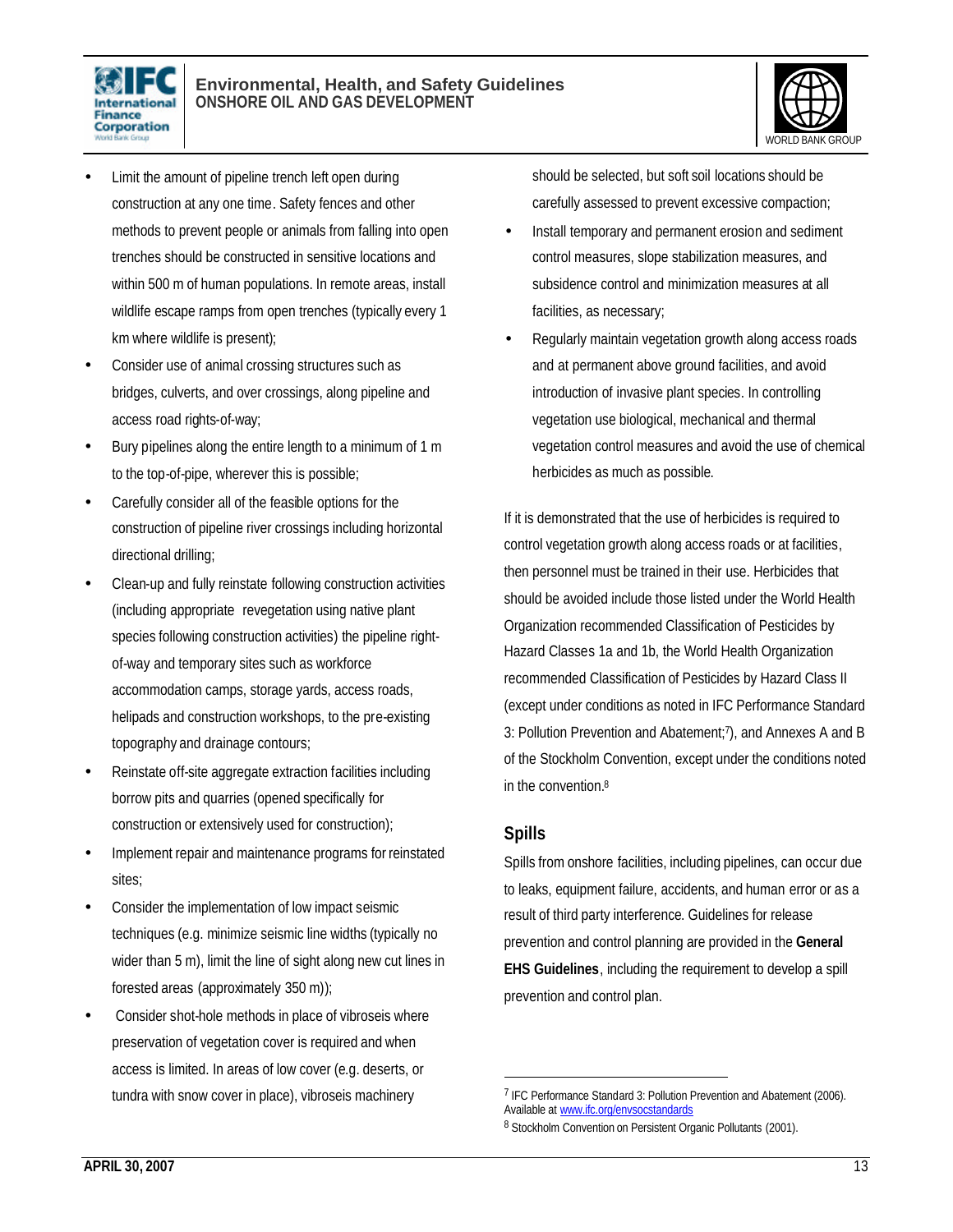



Additional spill prevention and control measures specific to onshore oil and gas facilities include:

- Conduct a spill risk assessment for the facilities and design, drilling, process, and utility systems to reduce the risk of major uncontained spills;
- Ensure adequate corrosion allowance for the lifetime of the facilities or installation of corrosion control and prevention systems in all pipelines, process equipment, and tanks;
- Install secondary containment around vessels and tanks to contain accidental releases;
- Install shutdown valves to allow early shutdown or isolation in the event of a spill;
- Develop automatic shutdown actions through an emergency shutdown system for significant spill scenarios so that the facility may be rapidly brought into a safe condition;
- Install leak detection systems. On pipelines consider measures such as telemetry systems, Supervisory Control and Data Acquisition (SCADA<sup>9</sup> ), pressure sensors, shut-in valves, and pump-off systems,
- Develop corrosion maintenance and monitoring programs to ensure the integrity of all field equipment. For pipelines, maintenance programs should include regular pigging to clean the pipeline, and intelligent pigging should be considered as required;
- Ensure adequate personnel training in oil spill prevention, containment, and response;
- Ensure spill response and containment equipment is deployed or available for a response.

All spills should be documented and reported. Following a spill, a root cause investigation should be carried out and corrective

actions should be undertaken to prevent reoccurrence. A Spill Response Plan should be prepared, and the capability to implement the plan should be in place. The Spill Response Plan should address potential oil, chemical, and fuel spills from facilities, transport vehicles, loading and unloading operations, and pipeline ruptures. The plan should include:

- A description of the operations, site conditions, logistic support and oil properties;
- Identification of persons responsible for managing spill response efforts, including their authority, roles and contact details;
- Documentation of cooperative measures with government agencies as appropriate;
- Spill risk assessment, defining expected frequency and size of spills from different potential release sources;
- Oil spill trajectory in potentially affected surface water bodies, with oil fate and environmental impact prediction for a number of credible most-probable spill simulations (including a worst case scenario, such as blowout from an oil well) using an adequate and internationally recognized computer model;
- Clear demarcation of spill severity, according to the size of the spill using a clearly defined Tier I, Tier II and Tier III approach;
- Strategies and equipment for managing Tier I spills at a minimum;
- Arrangements and procedures to mobilize external resources for responding to larger spills and strategies for deployment;
- Full list, description, location, and use of on-site and off-site response equipment and the response time estimates for deploying equipment;
- Sensitivity mapping of the environment at risk. Information should include: soil types; groundwater and surface water resources; sensitive ecological and protected areas;

 $\overline{a}$ 

<sup>&</sup>lt;sup>9</sup> SCADA refers to supervisory control and data acquisition systems, which may be used in oil and gas and other industrial facilities to assist in the monitoring and control of plants and equipment.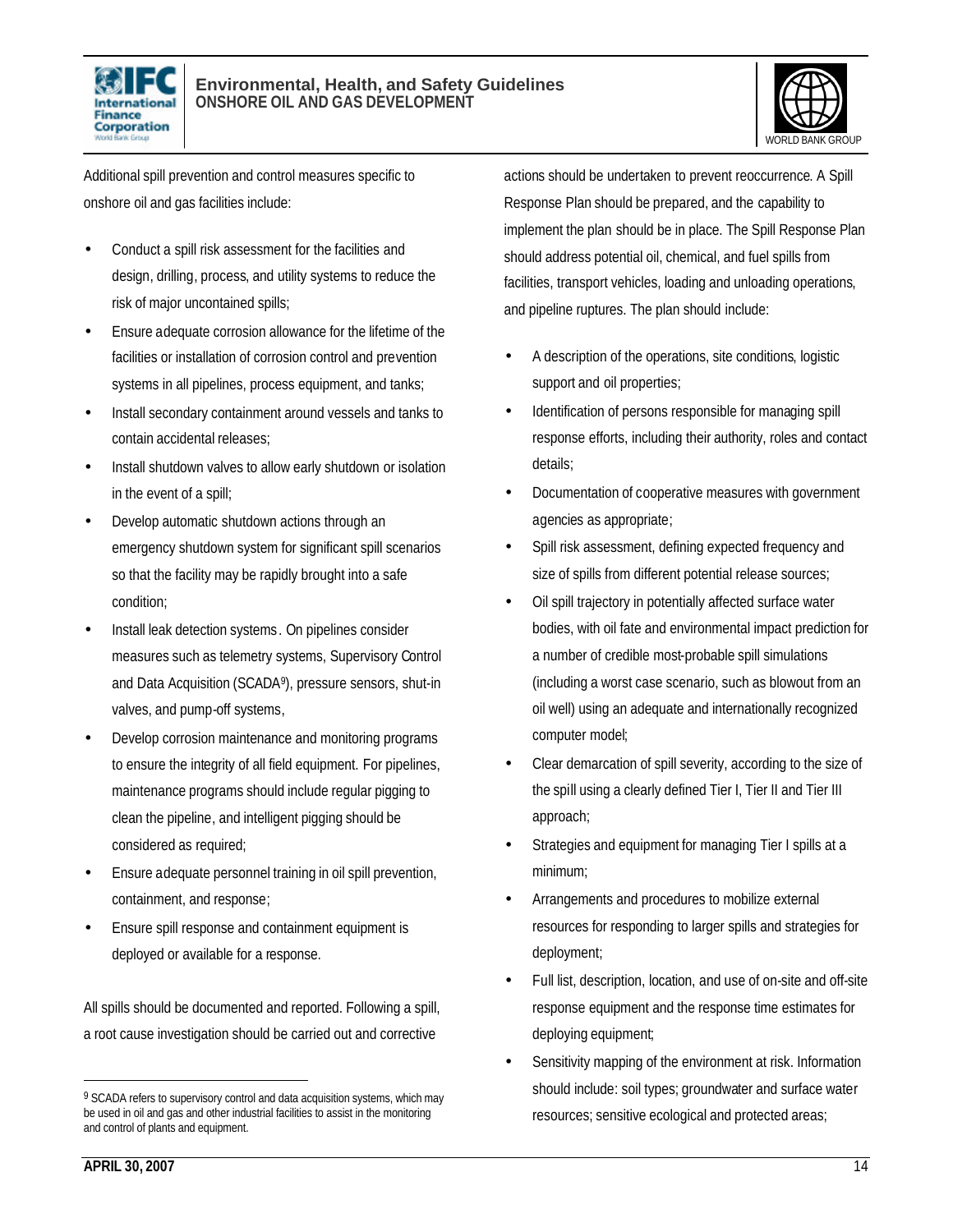



agricultural land; residential, industrial, recreational, cultural, and landscape features of significance; seasonal aspects for relevant features, and oil spill response types to be deployed;

- Identification of response priorities, with input from potentially affected or concerned parties;
- Clean up strategies and handling instructions for recovered oil, chemicals, fuels or other recovered contaminated materials, including their transportation, temporary storage, and treatment / disposal.

#### **Decommissioning**

Decommissioning of onshore facilities usually includes the complete removal of permanent facilities and well abandonment, including associated equipment, material, and waste disposal or recycling. General guidance on the prevention and control of common environmental impacts during decommissioning activities is provided in the **General EHS Guidelines.** Specific additional requirements to consider for oil and gas facilities include well abandonment and pipeline decommissioning options.

Wells should be abandoned in a stable and safe condition. The hole should be sealed to the ground surface with cement plugs and any known hydrocarbon zones should be isolated to prevent fluid migration. Aquifers should also be isolated. If the land is used for agriculture, the surface casing should be cut and capped below plow depth.

Decommissioning options for pipelines include leaving them in place, or removing them for reuse, recycling or disposal, especially if they are above ground and interfere with human activities. Pipelines left in place should be disconnected and isolated from all potential sources of hydrocarbons; cleaned and purged of hydrocarbons; and sealed at its ends.

A preliminary decommissioning and restoration plan should be developed that identifies disposal options for all equipment and materials, including products used and wastes generated on site. The plan should consider the removal of oil from flowlines, the removal of surface equipment and facilities, well abandonment, pipeline decommissioning and reinstatement. The plan should be further developed during field operations and fully defined in advance of the end of field life, and should include details on the provisions for the implementation of decommissioning activities and arrangements for post decommissioning monitoring and aftercare.

# **1.2 Occupational Health and Safety**

Occupational health and safety issues should be considered as part of a comprehensive hazard or risk assessment, including, for example, a hazard identification study [HAZID], hazard and operability study [HAZOP], or other risk assessment studies. The results should be used for health and safety management planning, in the design of the facility and safe working systems, and in the preparation and communication of safe working procedures.

Facilities should be designed to eliminate or reduce the potential for injury or risk of accident and should take into account prevailing environmental conditions at the site location including the potential for extreme natural hazards such as earthquakes or hurricanes.

Health and safety management planning should demonstrate: that a systematic and structured approach to managing health and safety will be adopted and that controls are in place to reduce risks to as low as reasonably practical; that staff are adequately trained; and that equipment is maintained in a safe condition. The formation of a health and safety committee for the facility is recommended.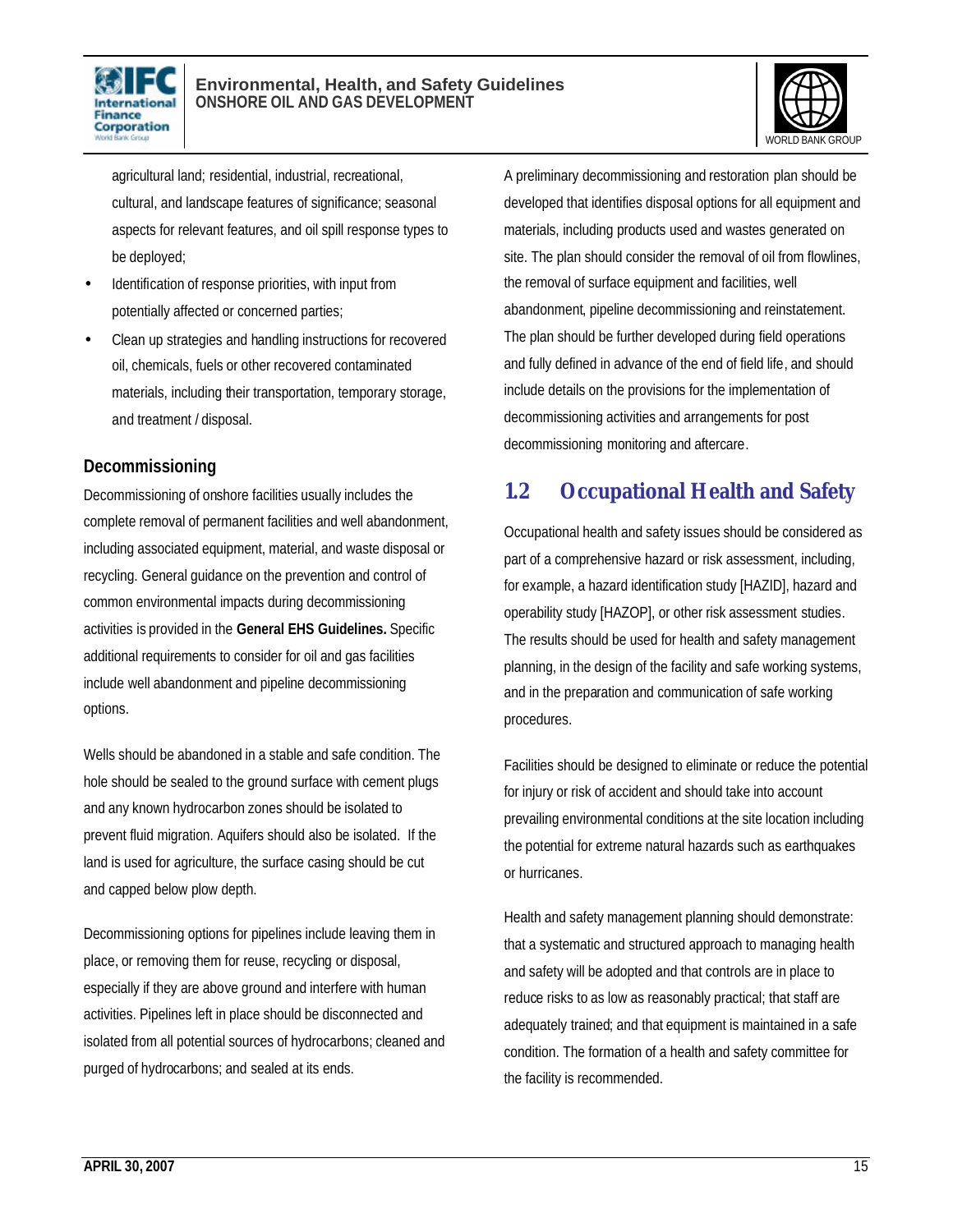



A formal Permit to Work (PTW) system should be developed for the facilities. The PTW will ensure that all potentially hazardous work is carried out safely and ensures effective authorization of designated work, effective communication of the work to be carried out including hazards involved, and safe isolation procedures to be followed before commencing work. A lockout / tagout procedure for equipment should be implemented to ensure all equipment is isolated from energy sources before servicing or removal.

The facilities should be equipped, at a minimum, with specialized first aid providers (industrial pre-hospital care personnel) and the means to provide short-term remote patient care. Depending on the number of personnel present and complexity of the facility, provision of an on-site medical unit and medical professional should be considered. In specific cases, telemedicine facilities may be an alternative option.

General facility design and operation measures to manage principal risks to occupational health and safety are provided in the **General EHS Guidelines**. General guidance specific to construction and decommissioning activities is also provided along with guidance on health and safety training, personal protective equipment and the management of physical, chemical, biological and radiological hazards common to all industries.

Occupational health and safety issues for further consideration in onshore oil and gas operations include:

- Fire and explosion
- Air quality
- Hazardous materials
- **Transportation**
- Well blowouts
- Emergency preparedness and response

#### **Fire and Explosion**

General guidance on fire precautions and prevention and control of fire and explosions is provided in the **General EHS Guidelines**.

Onshore oil and gas development facilities should be designed, constructed, and operated according to international standards<sup>10</sup> for the prevention and control of fire and explosion hazards. The most effective way of preventing fires and explosions at oil and gas facilities is by preventing the release of flammable material and gas, and the early detection and interruption of leaks. Potential ignition sources should be kept to a minimum and adequate separation distance between potential ignition sources and flammable materials, and between processing facilities and adjacent buildings11, should be in place. Facilities should be classified into hazard areas, based on international good practice, <sup>12</sup> and in accordance with the likelihood of release of flammable gases and liquids.

Facility fire and explosion prevention and control measures should also include:

- Provision of passive fire protection to prevent the spread of fire in the event of an incident including:
	- o Passive fire protection on load-bearing structures, firerated walls, and fire-rated partitions between rooms
	- o Design of load-bearing structures taking into account explosion load, or blast-rated walls
	- o Design of structures against explosion and the need for blast walls based on an assessment of likely explosion characteristics

 $\overline{a}$ <sup>10</sup> An example of good practice includes the United States (US) National Fire Protection Association (NFPA) Code 30: Flammable and Combustible Liquids Code. Further guidance to minimize exposure to static electricity and lightening is American Petroleum Institute (API) Recommended Practice: Protection Against Ignitions Arising out of Static, Lightning, and Stray Currents (2003). <sup>11</sup> Further information on safe spacing is available in the US NFPA Code 30. 12 See API RP 500/505 task group on electrical area classification, International Electrotechnical Commission, or British Standards (BS).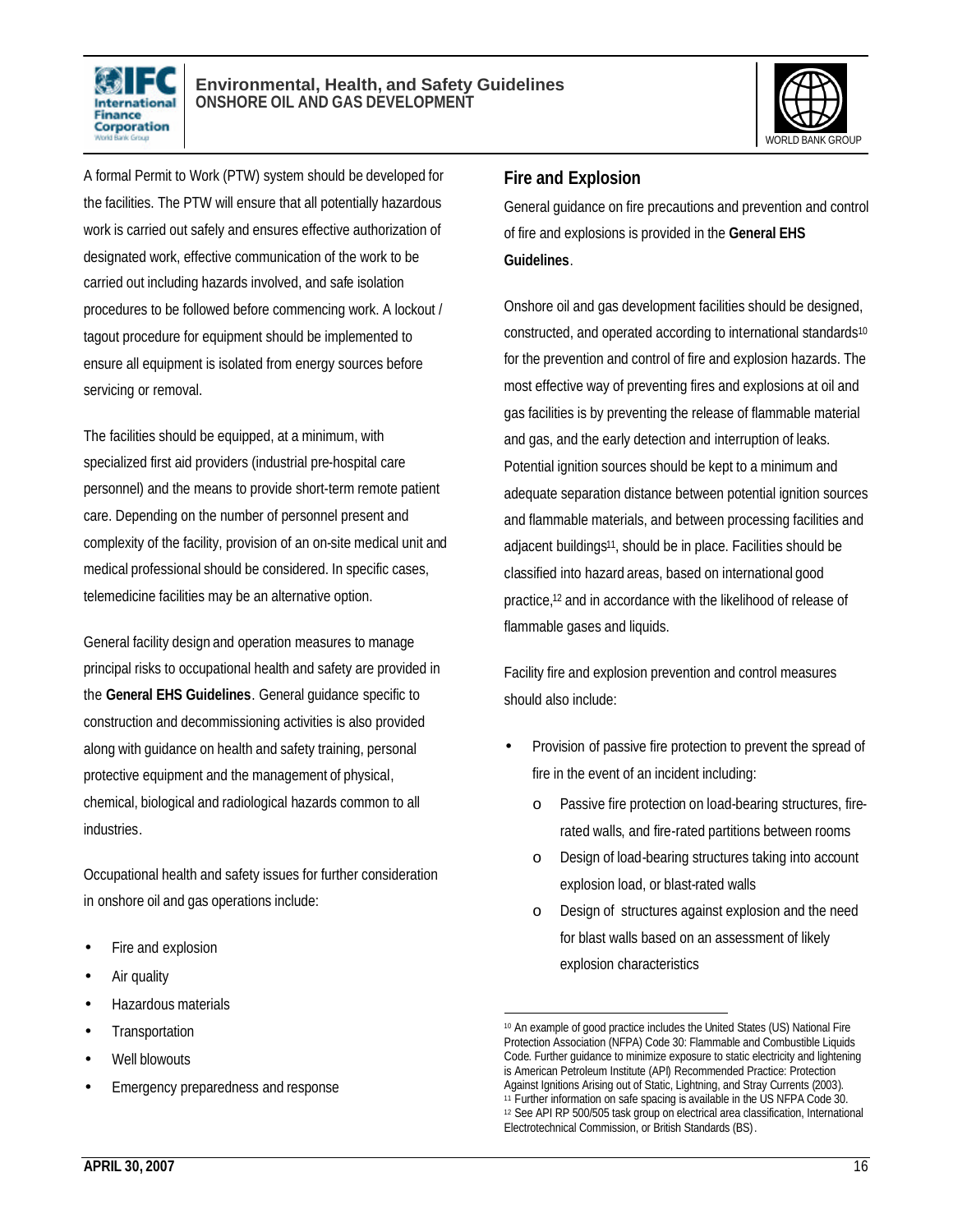



- o Specific consideration of blast panel or explosion venting, and fire and explosion protection for wellheads, safe areas, and living areas;
- Prevention of potential ignition sources such as:
	- o Proper grounding to avoid static electricity buildup and lightning hazards (including formal procedures for the use and maintenance of grounding connections)<sup>13</sup>
	- o Use of intrinsically safe electrical installations and non-sparking tools<sup>14</sup>
- A combination of automatic and manual fire alarm systems that can be heard across the facility;
- Active fire protection systems strategically located to enable rapid and effective response. The fire suppression equipment should meet internationally recognized technical specifications for the type and amount of flammable and combustible materials at the facility.15 A combination of active fire suppression systems can be used, depending on the type of fire and the fire impact assessment (for example, fixed foam system, fixed fire water system, CO<sup>2</sup> extinguishing system, and portable equipment such as fire extinguishers, and specialized vehicles). The installation of halon-based fire systems is not considered current good practice and should be avoided. Firewater pumps should be available and designed to deliver water at an appropriate rate. Regular checks and maintenance of fire fighting equipment is essential;
- All fire systems should be located in a safe area of the facility, protected from the fire by distance or by fire walls. If the system or piece of equipment is located within a potential fire area, it should be passive fire protected or failsafe;
- Explosive atmospheres in confined spaces should be avoided by making spaces inert;
- Protection of accommodation areas by distance or by fire walls. The ventilation air intakes should prevent smoke from entering accommodation areas;
- Implementation of safety procedures for loading and unloading of product to transport systems (e.g. ship tankers, rail and tanker trucks, and vessels16), including use of fail safe control valves and emergency shutdown equipment;
- Preparation of a fire response plan supported by the necessary resources to implement the plan;
- Provision of fire safety training and response as part of workforce health and safety induction / training, including training in the use fire suppression equipment and evacuation, with advanced fire safety training provided to a designated fire fighting team.

# **Air Quality**

Guidance for the maintenance of air quality in the workplace, along and provision of a fresh air supply with required air quality levels, is provided in the **General EHS Guidelines**.

Facilities should be equipped with a reliable system for gas detection that allows the source of release to be isolated and the inventory of gas that can be released to be reduced. Equipment isolation or the blowdown of pressure equipment should be initiated to reduce system pressure and consequently reduce the release flow rate. Gas detection devices should also be used to authorize entry and operations into enclosed spaces.

Wherever hydrogen sulfide (H2S) gas may accumulate the following measures should be considered:

• Development of a contingency plan for H2S release events, including all necessary aspects from evacuation to resumption of normal operations;

l <sup>13</sup> See International Safety Guide for Oil Tankers and Terminals (ISGOTT) Chapter 20.

<sup>14</sup> See ISGOTT, Chapter 19.

<sup>15</sup> Such as the US NFPA or equivalent standards.

<sup>1</sup> <sup>16</sup> An example of good industry practice for loading and unloading of tankers includes ISGOTT.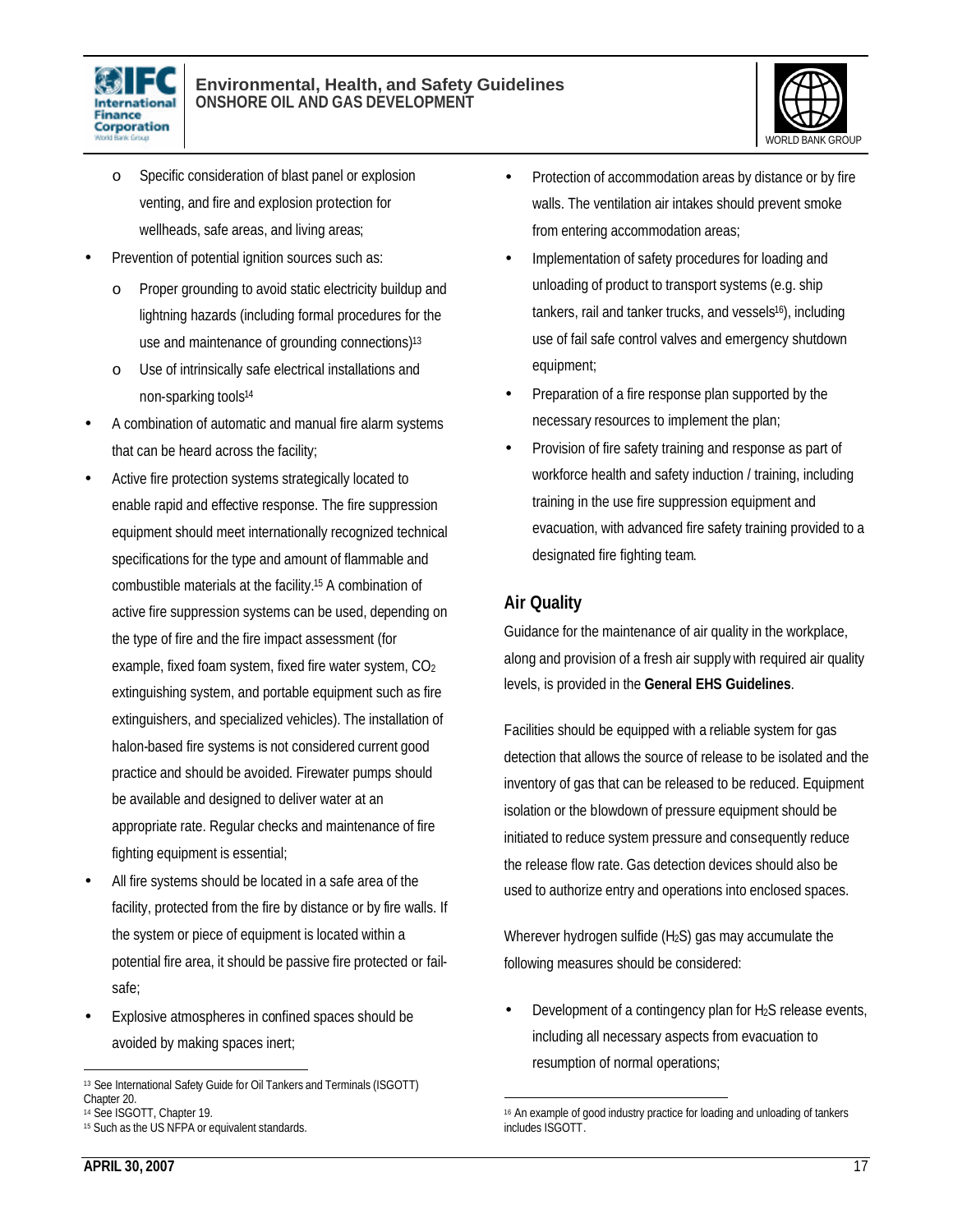



- Installation of monitors set to activate warning signals whenever detected concentrations of H<sub>2</sub>S exceed 7 milligrams per cubic meter (mg/m<sup>3</sup> ). The number and location of monitors should be determined based on an assessment of plant locations prone to H2S emission and occupational exposure;
- Provision of personal H2S detectors to workers in locations of high risk of exposure along with self-contained breathing apparatus and emergency oxygen supplies that is conveniently located to enable personnel to safely interrupt tasks and reach a temporary refuge or safe haven;
- Provision of adequate ventilation of occupied buildings to avoid accumulation of hydrogen sulfide gas;
- Workforce training in safety equipment use and response in the event of a leak.

#### **Hazardous Materials**

The design of the onshore facilities should reduce exposure of personnel to chemical substances, fuels, and products containing hazardous substances. Use of substances and products classified as very toxic, carcinogenic, allergenic, mutagenic, teratogenic, or strongly corrosive should be identified and substituted by less hazardous alternatives, wherever possible. For each chemical used, a Material Safety Data Sheet (MSDS) should be available and readily accessible on the facility. A general hierarchical approach to the prevention of impacts from chemical hazards is provided in the **General EHS Guidelines**.

A procedure for the control and management of any radioactive sources used during operations should be prepared along with a designated and shielded container for storage when the source is not in use.

In locations where naturally occurring radioactive material (NORM) may precipitate as scale or sludges in process piping and production vessels, facilities and process equipment should be monitored for the presence of NORM at least every five years, or whenever equipment is to be taken out of service for maintenance. Where NORM is detected, a NORM management program should be developed so that appropriate handling procedures are followed. Procedures should determine the classification of the area where NORM is present and the level of supervision and control required. Facilities are considered impacted when surface levels are greater than 4.0 Bq/cm<sup>2</sup> for gamma/beta radiation and 0.4 Bq/cm<sup>2</sup> for alpha radiation.17 The operator should determine whether to leave the NORM in-situ, or clean and decontaminate by removal for disposal as described in Section 1.1 of this Guideline.

#### **Well Blowouts**

A blowout can be caused by the uncontrolled flow of reservoir fluids into the wellbore which may result in an uncontrolled release of hydrocarbons. Blowout prevention measures during drilling should focus on maintaining wellbore hydrostatic pressure by effectively estimating formation fluid pressures and strength of subsurface formations. This can be achieved with techniques such as: proper pre-well planning, drilling fluid logging; using sufficient density drilling fluid or completion fluid to balance the pressures in the wellbore; and installing a Blow Out Preventor (BOP) system that can be rapidly closed in the event of an uncontrolled influx of formation fluids and which allows the well to be circulated to safety by venting the gas at surface and routing oil so that it may be contained. The BOP should be operated hydraulically and triggered automatically, and tested at regular intervals. Facility personnel should conduct well control drills at regular intervals and key personnel should attend a certified well control school periodically.

During production, wellheads should be regularly maintained and monitored, by corrosion control and inspection and pressure

 $\overline{a}$ <sup>17</sup> US Environmental Protection Agency (EPA) 49 CFR 173: Surface Contaminated Object (SCO) and International Atomic Energy Agency (IAEA) Safety Standards Series No. ST-1, §508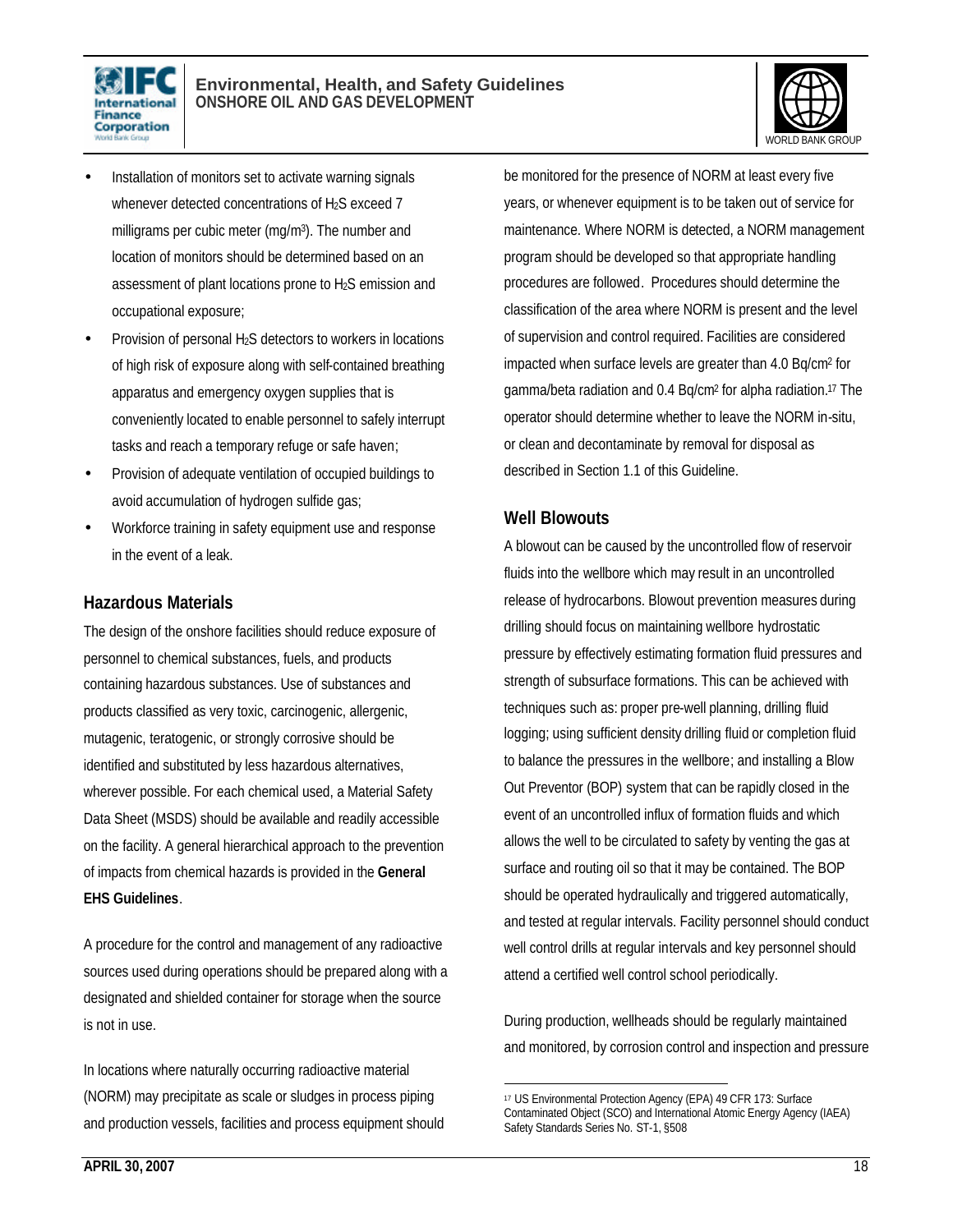



monitoring. Blow out contingency measures should be included in the facility Emergency Response Plan.

### **Transportation**

Incidents related to land transportation are one of the main causes of injury and fatality in the oil and gas industry. Traffic safety measures for industries are provided in the **General EHS Guidelines**.

Oil and gas projects should develop a road safety management plan for the facility during all phases of operations. Measures should be in place to train all drivers in safe and defensive driving methods and the safe transportation of passengers. Speed limits for all vehicles should be implemented and enforced. Vehicles should be maintained in an appropriate road worthy condition and include all necessary safety equipment.

Specific safety procedures for air transportation (including helicopter) of personnel and equipment should be developed and a safety briefing for passengers should be systematically provided along with safety equipment. Helicopter decks at or near to facilities should follow the requirements of the International Civil Aviation Organization (ICAO).

## **Emergency Preparedness and Response**

Guidance relating to emergency preparedness and response, including emergency resources, is provided in the **General EHS Guidelines**. Onshore oil and gas facilities should establish and maintain a high level of emergency preparedness to ensure incidents are responded to effectively and without delay. Potential worst case accidents should be identified by risk assessment and appropriate preparedness requirements should be designed and implemented. An emergency response team should be established for the facility that is trained to respond to potential emergencies, rescue injured persons, and perform emergency actions. The team should coordinate actions with

other agencies and organizations that may be involved in emergency response.

Personnel should be provided with adequate and sufficient equipment that is located appropriately for the evacuation of the facility and should be provided with escape routes to enable rapid evacuation to a safe refuge. Escape routes should be clearly marked and alternative routes should be available. Exercises in emergency preparedness should be practiced at a frequency commensurate with the project risk. At a minimum, the following practice schedule should be implemented:

- Quarterly drills without equipment deployment;
- Evacuation drills and training for egress from the facilities under different weather conditions and time of day;
- Annual mock drills with deployment of equipment;
- Updating training, as needed, based on continuous evaluation.

An Emergency Response Plan should be prepared that contains the following measures, at a minimum:

- A description of the response organization (structure, roles, responsibilities, and decision makers);
- Description of response procedures (details of response equipment and location, procedures, training requirements, duties, etc.);
- Descriptions and procedures for alarm and communications systems;
- Precautionary measures for securing the wells;
- Relief well arrangements, including description of equipment, consumables, and support systems to be utilized;
- Description of on-site first aid supplies and available backup medical support;
- Description of other emergency facilities such as emergency fueling sites;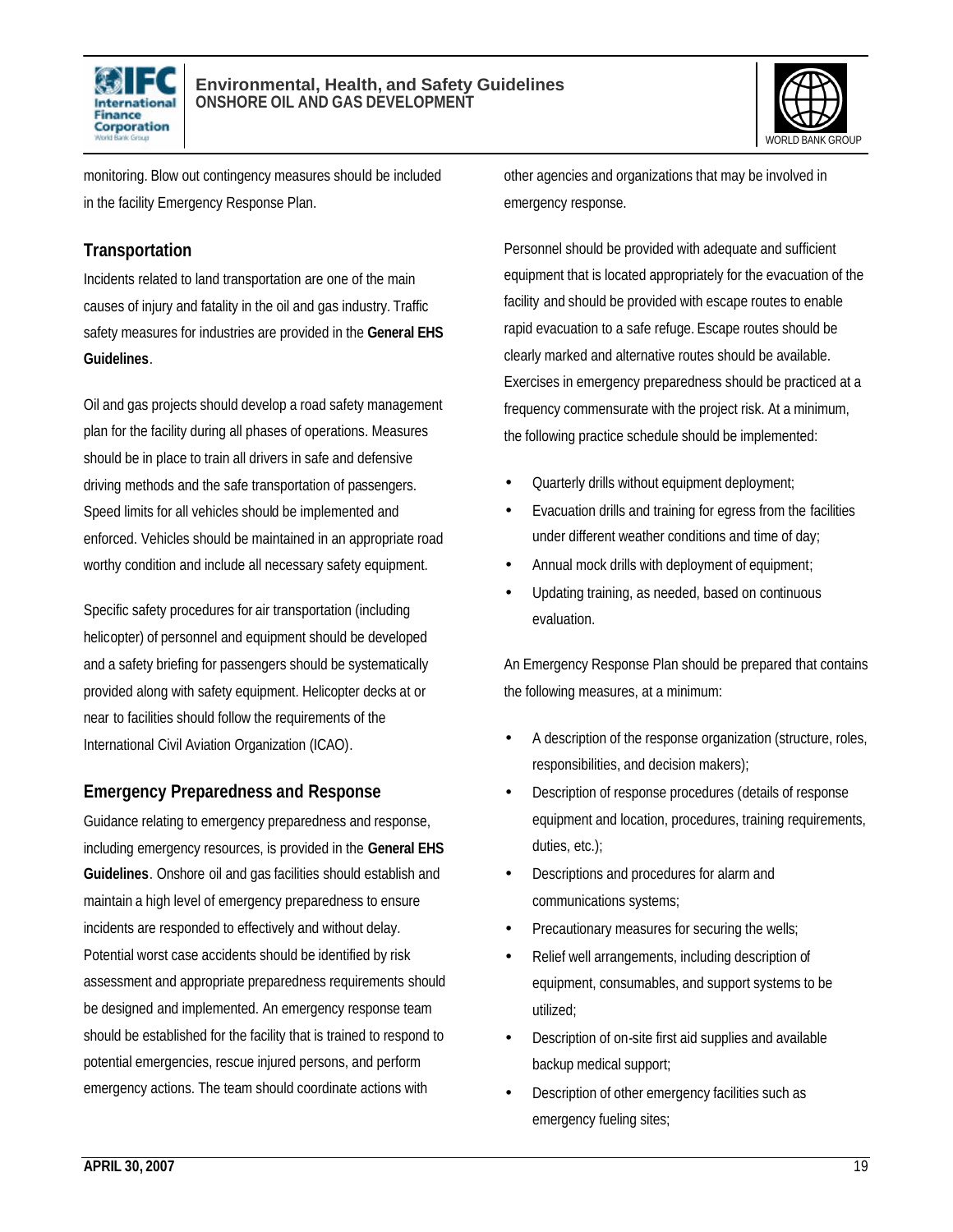



- Description of survival equipment and gear, alternate accommodation facilities, and emergency power sources;
- Evacuation procedures;
- Emergency Medical Evacuation (MEDIVAC) procedures for injured or ill personnel;
- Policies defining measures for limiting or stopping events, and conditions for termination of action.

# **1.3 Community Health and Safety**

Community health and safety impacts during the construction and decommissioning of facilities are common to those of most other industrial facilities and are discussed in the **General EHS Guidelines**.

## **Physical Hazards**

Community health and safety issues specific to oil and gas facilities may include potential exposure to spills, fires, and explosions. To protect nearby communities and related facilities from these hazards, the location of the project facilities and an adequate safety zone around the facilities should be established based on a risk assessment. A community emergency preparedness and response plan that considers the role of communities and community infrastructure as appropriate should also be developed. Additional information on the elements of emergency plans is provided in the **General EHS Guidelines.** 

Communities may be exposed to physical hazards associated with the facilities including wells and pipeline networks. Hazards may result from contact with hot components, equipment failure, the presence of operational pipelines or active and abandoned wells and abandoned infrastructure which may generate confined space or falling hazards. To prevent public contact with dangerous locations and equipment and hazardous materials, access deterrents such as fences and warning signs should be

installed around permanent facilities and temporary structures. Public training to warn of existing hazards, along with clear guidance on access and land use limitations in safety zones or pipeline rights of way should be provided.

Community risk management strategies associated with the transport of hazardous materials by road is presented in the **General EHS Guidelines** (refer specifically to the sections on "Hazardous Materials Management" and "Traffic Safety"). Guidance applicable to transport by rail is provided **EHS Guidelines for Railways** while transport by sea is covered in the **EHS Guidelines for Shipping.**

## **Hydrogen Sulfide**

The potential for exposure of members of the community to facility air emissions should be carefully considered during the facility design and operations planning process. All necessary precautions in the facility design, facility siting and / or working systems and procedures should be implemented to ensure no health impacts to human populations and the workforce will result from activities.

When there is a risk of community exposure to hydrogen sulfide from activities, the following measures should be implemented:

- Installation of a hydrogen sulfide gas monitoring network with the number and location of monitoring stations determined through air dispersion modeling, taking into account the location of emissions sources and areas of community use and habitation;
- Continuous operation of the hydrogen sulfide gas monitoring systems to facilitate early detection and warning;
- Emergency planning involving community input to allow for effective response to monitoring system warnings.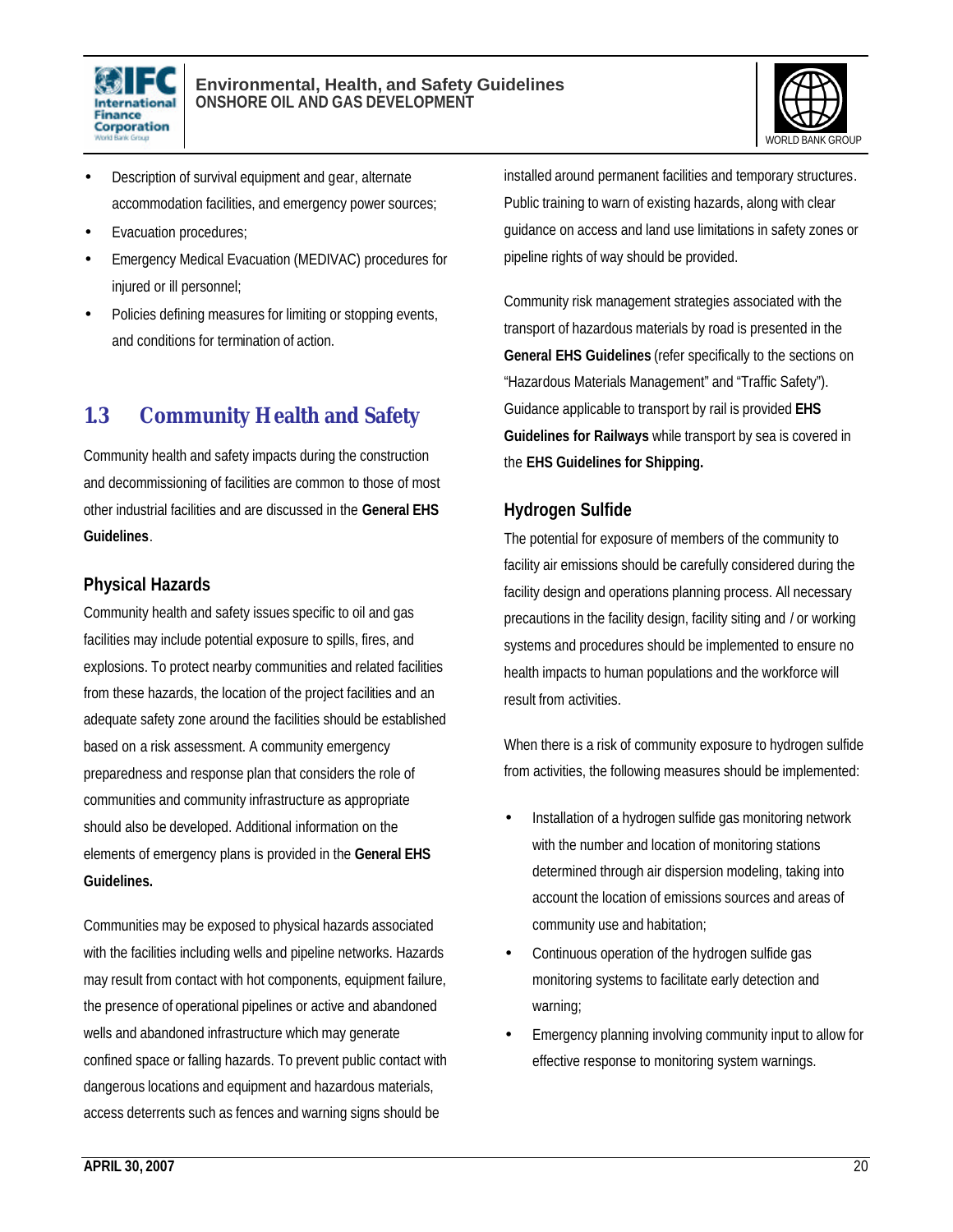



## **Security**

Unauthorized access to facilities should be avoided by perimeter fencing surrounding the facility and controlled access points (guarded gates). Public access control should be applied. Adequate signs and closed areas should establish the areas where security controls begin at the property boundaries. Vehicular traffic signs should clearly designate the separate entrances for trucks / deliveries and visitor / employee vehicles. Means for detecting intrusion (for example, closed-circuit television) should be considered. To maximize opportunities for surveillance and minimize possibilities for trespassers, the

# **2.0 Performance Indicators and Monitoring**

# **2.1 Environment**

#### **Emissions and Effluent Guidelines**

Table 1 presents effluent and waste guidelines for onshore oil and gas development. When one or more members of the World Bank Group are involved in a project, these EHS Guidelines are applied as required by their respective policies and standards. The guidelines are assumed to be achievable under normal operating conditions in appropriately designed and operated facilities through the application of pollution prevention and control techniques discussed in the preceding sections of this document.

Effluent guidelines are applicable for direct discharges of treated effluents to surface waters for general use. Site-specific discharge levels may be established based on the availability and conditions in use of publicly operated sewage collection and treatment systems or, if discharged directly to surface waters, on the receiving water use classification as described in the **General EHS Guidelines**.

Combustion source emissions guidelines associated with steam- and power-generation activities from sources with a capacity equal to or lower than 50 MWth are addressed in the **General EHS Guidelines** with larger power source emissions addressed in the **Thermal Power EHS Guidelines**. Guidance on ambient considerations based on the total load of emissions is provided in the **General EHS Guidelines**.

#### **Environmental Monitoring**

facility should have adequate lighting.2.0 **Performance intervention and the contract of the Contract Contract Contract Contract Contract Contract Contract Contract Performance in the environment, www.performance in the en** Environmental monitoring programs for this sector should be implemented to address all activities that have been identified to have potentially significant impacts on the environment, during normal operations and upset conditions. Environmental monitoring activities should be based on direct or indirect indicators of emissions, effluents, and resource use applicable to the particular project.

> Monitoring frequency should be sufficient to provide representative data for the parameter being monitored. Monitoring should be conducted by trained individuals following monitoring and record-keeping procedures and using properly calibrated and maintained equipment. Monitoring data should be analyzed and reviewed at regular intervals and compared with the operating standards so that any necessary corrective actions can be taken. Additional guidance on applicable sampling and analytical methods for emissions and effluents is provided in the **General EHS Guidelines**.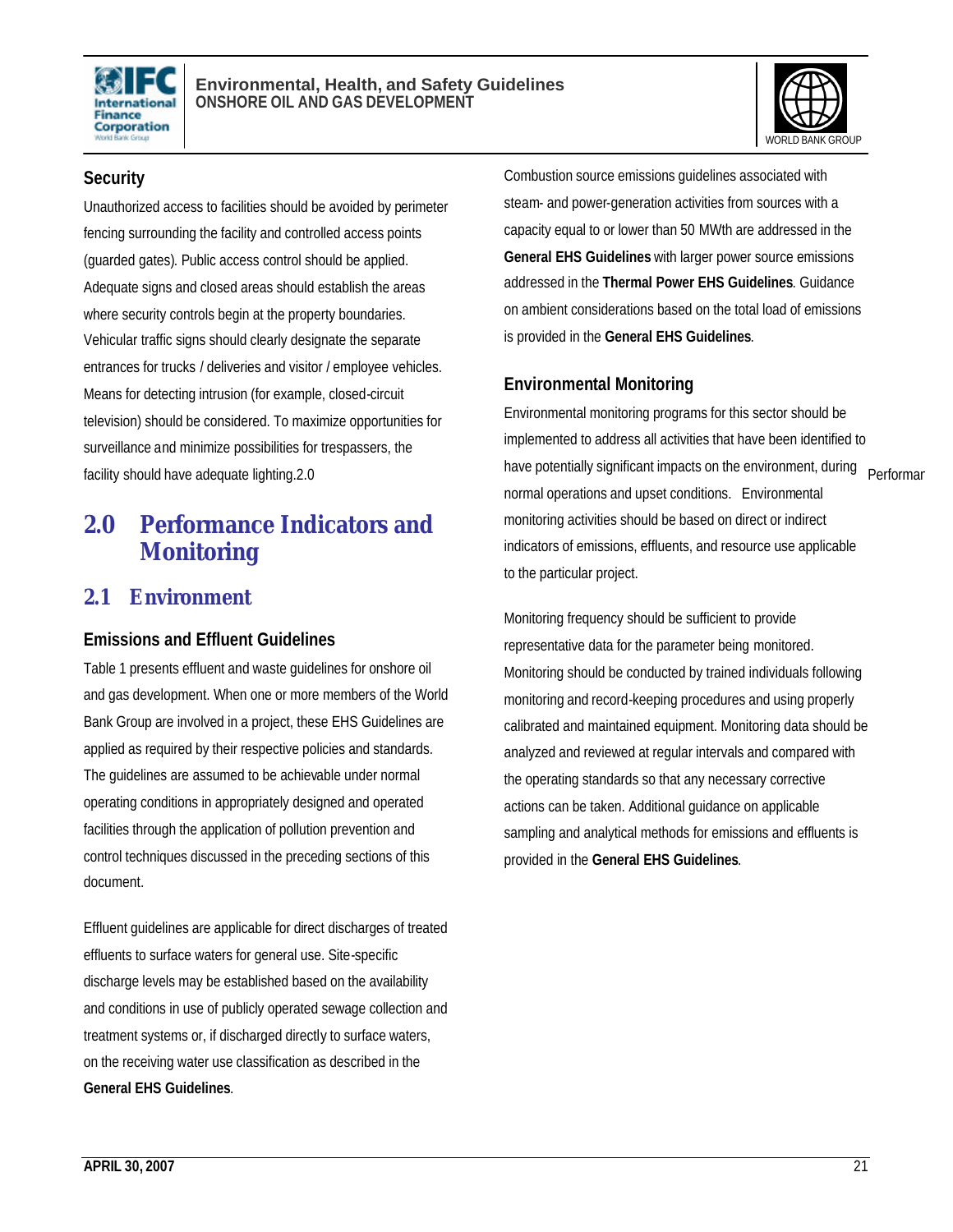



| Table 1. Emissions, Effluent and Waste Levels from Onshore Oil and Gas Development                                                  |                                                                                                                                                                                                                                                                                                                                                                                                                                                                              |
|-------------------------------------------------------------------------------------------------------------------------------------|------------------------------------------------------------------------------------------------------------------------------------------------------------------------------------------------------------------------------------------------------------------------------------------------------------------------------------------------------------------------------------------------------------------------------------------------------------------------------|
| Parameter                                                                                                                           | <b>Guideline Value</b>                                                                                                                                                                                                                                                                                                                                                                                                                                                       |
| Drilling fluids and cuttings                                                                                                        | Treatment and disposal as per guidance in Section 1.1 of this document.                                                                                                                                                                                                                                                                                                                                                                                                      |
| <b>Produced sand</b>                                                                                                                | Treatment and disposal as per guidance in Section 1.1 of this document.                                                                                                                                                                                                                                                                                                                                                                                                      |
| <b>Produced water</b>                                                                                                               | Treatment and disposal as per guidance in Section 1.1 of this document.<br>For discharge to surface waters or to land:<br>Total hydrocarbon content: 10 mg/L<br>$\circ$<br>$pH: 6 - 9$<br>$\circ$<br>BOD: 25 mg/L<br>$\circ$<br>COD: 125 mg/L<br>$\circ$<br>TSS: 35 mg/L<br>$\circ$<br>Phenols: 0.5 mg/L<br>$\circ$<br>Sulfides: 1 mg/L<br>$\circ$<br>Heavy metals (total) <sup>a</sup> : 5 mg/L<br>$\circ$<br>Chlorides: 600 mg/l (average), 1200 mg/L (maximum)<br>$\circ$ |
| <b>Hydrotest water</b>                                                                                                              | Treatment and disposal as per guidance in section 1.1 of this document.<br>For discharge to surface waters or to land, see parameters for produced water in this table.                                                                                                                                                                                                                                                                                                      |
| Completion and well work-<br>over fluids                                                                                            | Treatment and disposal as per guidance in Section 1.1 of this document.<br>For discharge to surface waters or to land: :<br>Total hydrocarbon content: 10 mg/L.<br>$\circ$<br>$pH: 6 - 9$<br>$\circ$                                                                                                                                                                                                                                                                         |
| Stormwater drainage                                                                                                                 | Stormwater runoff should be treated through an oil/water separation system able to achieve oil & grease concentration of 10<br>mg/L.                                                                                                                                                                                                                                                                                                                                         |
| <b>Cooling water</b>                                                                                                                | The effluent should result in a temperature increase of no more than 3° C at edge of the zone where initial mixing and dilution<br>take place. Where the zone is not defined, use 100 m from point of discharge.                                                                                                                                                                                                                                                             |
| Sewage                                                                                                                              | Treatment as per guidance in the General EHS Guidelines, including discharge requirements.                                                                                                                                                                                                                                                                                                                                                                                   |
| <b>Air Emissions</b>                                                                                                                | Treatment as per guidance in Section 1.1 of this document. Emission concentrations as per General EHS Guidelines, and:<br>$O$ H <sub>2</sub> S: 5 mg/Nm <sup>3</sup>                                                                                                                                                                                                                                                                                                         |
| Notes:<br><sup>a</sup> Heavy metals include: Arsenic, cadmium, chromium, copper, lead, mercury, nickel, silver, vanadium, and zinc. |                                                                                                                                                                                                                                                                                                                                                                                                                                                                              |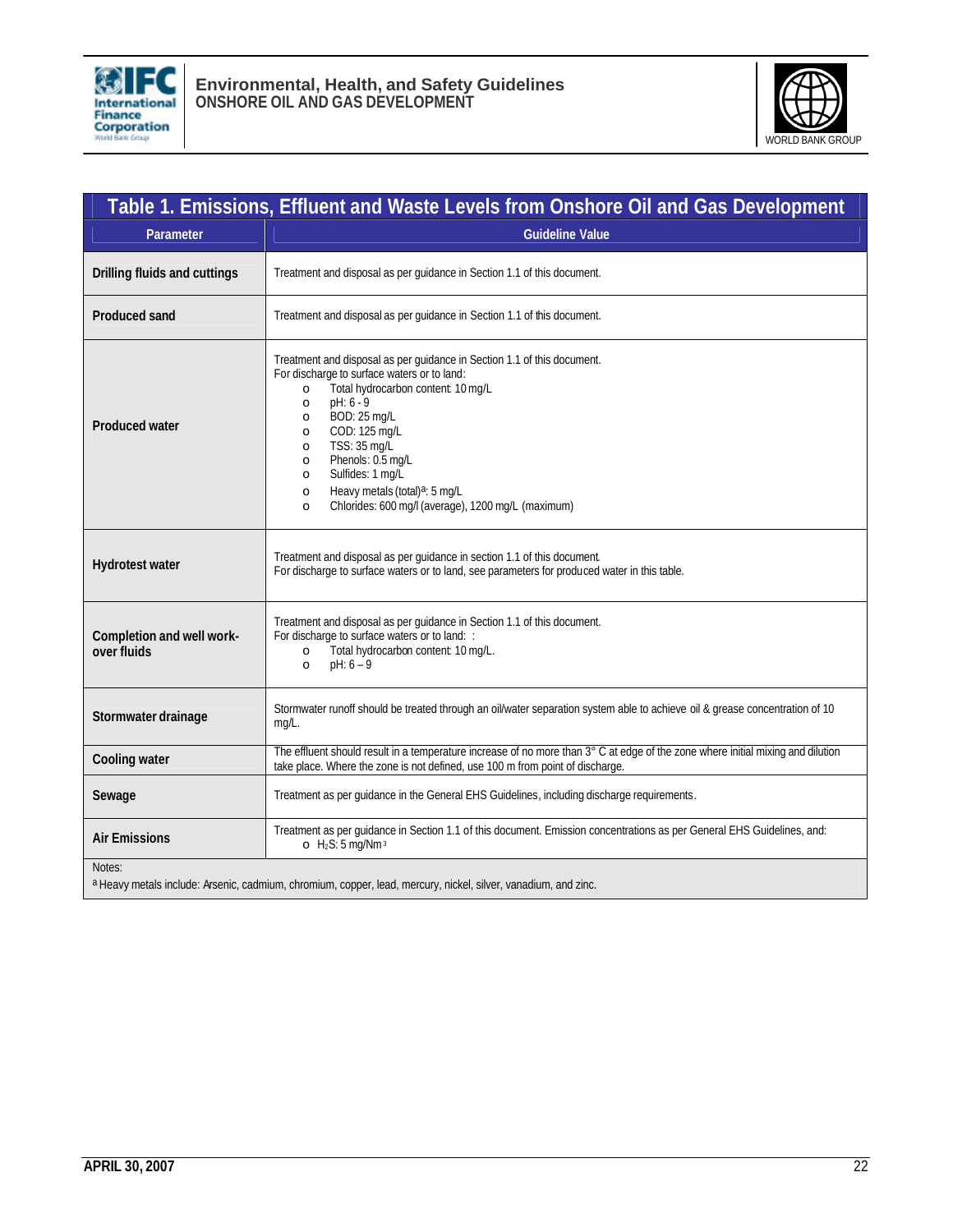



### **Occupational Health and Safety Guidelines**

Occupational health and safety performance should be evaluated against internationally published exposure guidelines, of which examples include the Threshold Limit Value (TLV®) occupational exposure guidelines and Biological Exposure Indices (BEIs®) published by American Conference of Governmental Industrial Hygienists (ACGIH),18 the Pocket Guide to Chemical Hazards published by the United States National Institute for Occupational Health and Safety (NIOSH),<sup>19</sup> Permissible Exposure Limits (PELs) published by the Occupational Safety and Health Administration of the United States (OSHA),<sup>20</sup> Indicative Occupational Exposure Limit Values published by European Union member states,21 or other similar sources.

Particular attention should be given to the occupational exposure guidelines for hydrogen sulfide (H2S). For guidelines on occupational exposure to Naturally Occurring Radioactive Material (NORM), readers should consult the average and maximum values published by the Canadian NORM Waste Management Committee, Health Canada, and the Australian Petroleum Production and Exploration Association or other internationally recognized sources.

## **Accident and Fatality Rates**

Projects should try to reduce the number of accidents among project workers (whether directly employed or subcontracted) to a rate of zero, especially accidents that could result in lost work time, different levels of disability, or even fatalities. Facility rates may be benchmarked against the performance of facilities in this sector in developed countries through consultation with

 $\overline{a}$ 

2.2 Occupational Health and Safety published sources (e.g. US Bureau of Labor Statistics and UK Occupa Health and Safety Executive)<sup>22</sup>.

# **Occupational Health and Safety Monitoring**

The working environment should be monitored for occupational hazards relevant to the specific project. Monitoring should be designed and implemented by accredited professionals<sup>23</sup> as part of an occupational health and safety monitoring program. Facilities should also maintain a record of occupational accidents and diseases and dangerous occurrences and accidents. Additional guidance on occupational health and safety monitoring programs is provided in the **General EHS Guidelines**.

 $\overline{a}$ 

<sup>18</sup> Available at: http://www.acgih.org/TLV/ and http://www.acgih.org/store/

<sup>19</sup> Available at: http://www.cdc.gov/niosh/npg/

<sup>20</sup> Available at: http://www.osha.gov/pls/oshaweb/owadisp.show\_document?p\_table=STANDAR DS&p\_id=9992

<sup>21</sup> Available at: http://europe.osha.eu.int/good\_practice/risks/ds/oel/

<sup>22</sup> Available at: http://www.bls.gov/iif/ and

http://www.hse.gov.uk/statistics/index.htm

<sup>&</sup>lt;sup>23</sup> Accredited professionals may include Certified Industrial Hygienists, Registered Occupational Hygienists, or Certified Safety Professionals or their equivalent.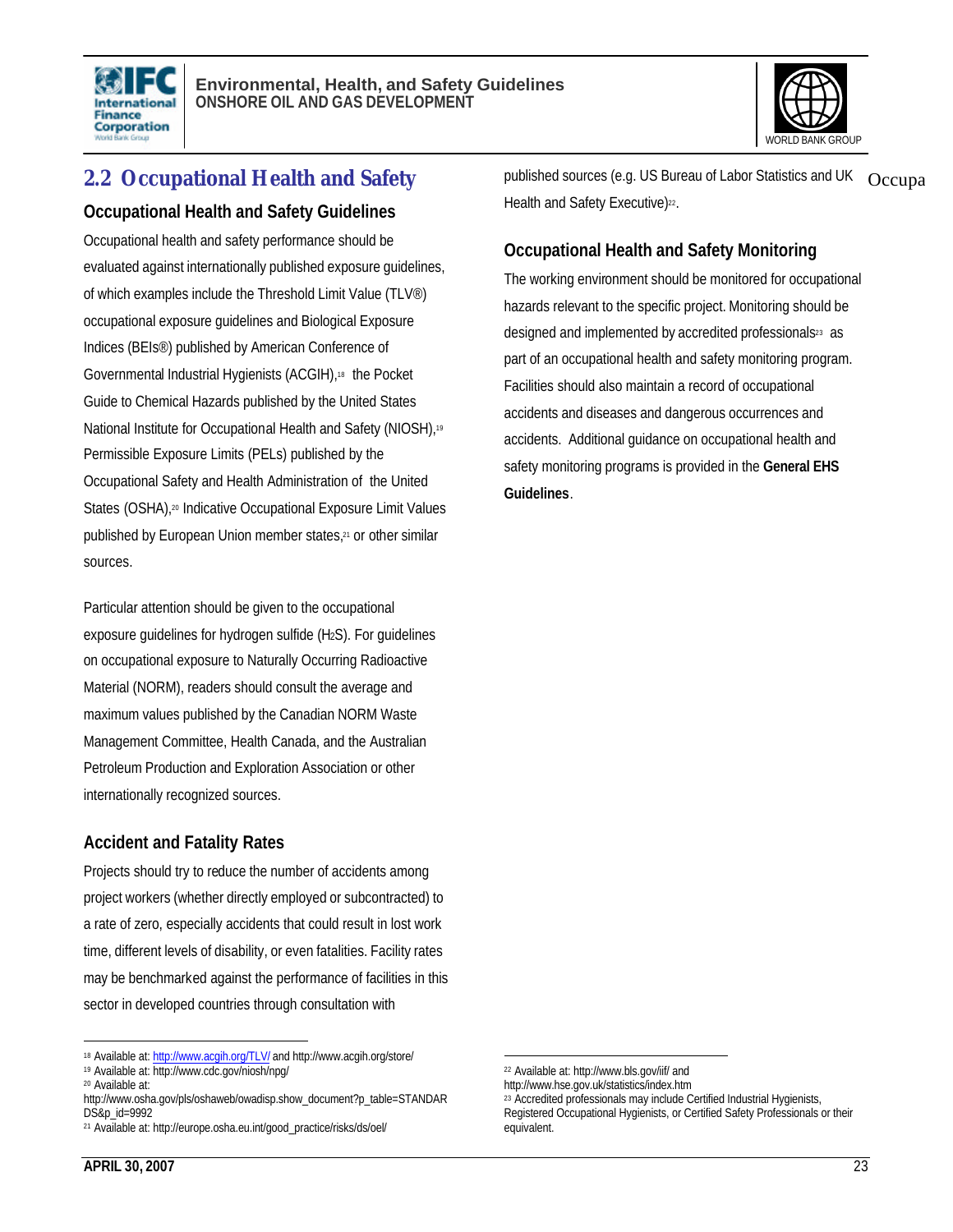



# **3.0 References and Additional Sources**

Alberta Energy and Utilities Board (EUB). 1996. Drilling Waste Management. Directive 050. Calgary, Alberta: EUB.

Alberta Energy and Utilities Board (EUB). 1999. Upstream Petroleum Industry Flaring, Venting and Incineration. Directive 060. Calgary, Alberta.

Alberta Energy and Utilities Board (EUB). 2005a. Requirements and Procedures for Pipelines. Directive 066. Calgary, Alberta: EUB.

Alberta Energy and Utilities Board (EUB). 2005b. Requirements and Procedures for Oilfield Waste Management Facilities. Directive 063. Calgary, Alberta: EUB.

American Petroleum Institute (API). 1997. Environmental Guidance Document: Waste Management in Exploration and Production Operations. API E5. Second Edition. Washington, DC: API.

API. 1997. Management and Disposal Alternatives for Naturally Occurring Radioactive Material (NORM) Wastes in Oil Production and Gas Plant Equipment. API Publ. 7103. Washington, DC: API.

API. 2003. Recommended Practice: Protection Against Ignitions Arising out of Static, Lightning, and Stray Currents (6<sup>th</sup> edition, December 1998). Washington, DC: API.

Asociatión Regional de Empresas de Petroleo y Gas Natural en Latinoamérica y el Caribe (ARPEL). 1993. Environmental Guideline #5. Control and Mitigation of Environmental Effects of Deforestation and Erosion. Montevideo, Uruguay: ARPEL.

ARPEL. 2005. Environmental Guideline #11. Environmental Management of the Design, Construction, Operation and Maintenance of Hydrocarbon Pipelines. Authored by Alconsult International Ltd. Montevideo, Uruguay: ARPEL.

Australian Petroleum Production and Exploration Association Limited (APPEA). 2002. Guidelines for Naturally Occurring Radioactive Materials. Canberra: APPEA. Available at http://www.appea.com.au/PolicyIndustryIssues/documents/normguide.pdf

Canadian NORM Waste Management Technical Committee. 2005. Final Draft. Technical Report on the Management of Naturally Occurring Radioactive Material (NORM) in Waste. Calgary, Alberta. Available at http://www.eub.gov.ab.ca/bbs/documents/reports/TechReport\_NORM.pdf

Conservation of Clean Air and Water in Europe (CONCAWE). 2002. Western European Cross-Country Oil Pipelines 30-Year Performance Statistics. Report No. 1/02. Brussels: CONCAWE.

Energy and Biodiversity Initiative. 2005. Good Practice in the Prevention and Mitigation of Primary and Secondary Biodiversity Impacts. Washington, DC.

European Union (EU). 2001. Directive 2001/80/EC of the European Parliament and of the Council of 23 October 2001 on the Limitation of Emissions of Certain Pollutants into the Air from Large Combustion Plants. Brussels: EU. Available at http://eur-

lex.europa.eu/LexUriServ/LexUriServ.do?uri=CELEX:32001L0080:EN:HTML

European Union (EU). 2003. European Norm (EN) 14161:2003. Petroleum and Natural Gas Industries. Pipeline Transportation Systems (ISO 13623:2000 modified), November 2003. Brussels: EU.

Exploration and Production (E&P) Forum (now OGP). 1991. Oil Industry Operating Guideline for Tropical Rainforests. Report No. 2.49/170. London: E&P Forum/UNEP.

E&P Forum. 1993. Exploration and Production (E&P) Waste Management Guidelines. Report No. 2.58/196. London: E&P Forum.

E&P Forum/United Nations Environment Programme (UNEP). 2000. Environmental Management in Oil and Gas Exploration and Production: An overview of issues and management approaches. Joint E&P Forum/UNEP Technical Publication. London: E&P Forum.

Government of Italy. 2006. 506/9 Codice Ambiente Decreto Legislativo (Ministerial Decree) 3 April 2006 n. 152 (Norme in Materia Ambientale) e relativi decreti attuativi. Rome.

Health Canada, Canadian NORM Working Group of the Federal Provincial Territorial Radiation Protection Committee. 2000. Canadian Guidelines for the Management of Naturally Occurring Radioactive Materials (NORM). Ottawa, Ontario: Minister of Public Works and Government Services Canada.

International Association for Geophysical Contractors (IAGC). 2001. Environmental Manual for Worldwide Geophysical Operations. Houston: IAGC.

International Association of Oil and Gas Producers (OGP). 2000. Guidelines for Produced Water Injection. Report No. 2.80/302. January 2000. London: OGP. Available at http://www.ogp.org.uk/pubs/302.pdf

International Association of Oil and Gas Producers (OGP). 2004a. Environmental Performance in the E&P Industry. Report No. 372. November 2005. London: OGP. Available at http://www.ogp.org.uk/pubs/372.pdf

International Association of Oil and Gas Producers (OGP). 2004b. Helicopter Guidelines for Seismic Operations. Report No. 351. July 2004. London: OGP. Available at http://www.ogp.org.uk/pubs/351.pdf

International Association of Oil and Gas Producers (OGP). 2005. OGP Safety Performance Indicators 2004. Report No. 367. May 2005. London: OGP. Available at http://www.ogp.org.uk/pubs/367.pdf

International Atomic Energy Agency (IAEA). 1996. Regulations for the Safe Transport of Radioactive Material. Safety Standards Series No. TS-R-1 (ST-1, Revised). Vienna: IAEA. Available at http://wwwns.iaea.org/standards/documents/default.asp?sub=200

International Petroleum Industry Environmental Conservation Association (IPIECA). 2000. A Guide for Contingency Planning for Oil Spills on Water. Second Edition. IPIECA Report Series Volume 2. London: IPIECA. Available at http://www.ipieca.org/publications/oilspill.html

IPIECA. 2006. Oil Spill Preparedness and Response. Report Series Summary. IPIECA Report Series 1990-2005. London: IPIECA. Available at http://www.ipieca.org/publications/oilspill.html

International Safety Guide for Oil Tankers and Terminals (ISGOTT). 2006. 5th Edition. London: Witherby & Co Ltd.

Standards Norway (Standard Norge). Norsk Sokkels Konkuranseposisjon (NORSOK) Standard. 2005. Environmental Care. S-003. Rev. 3. December 2005. Lysaker, Norway: Standard Norge.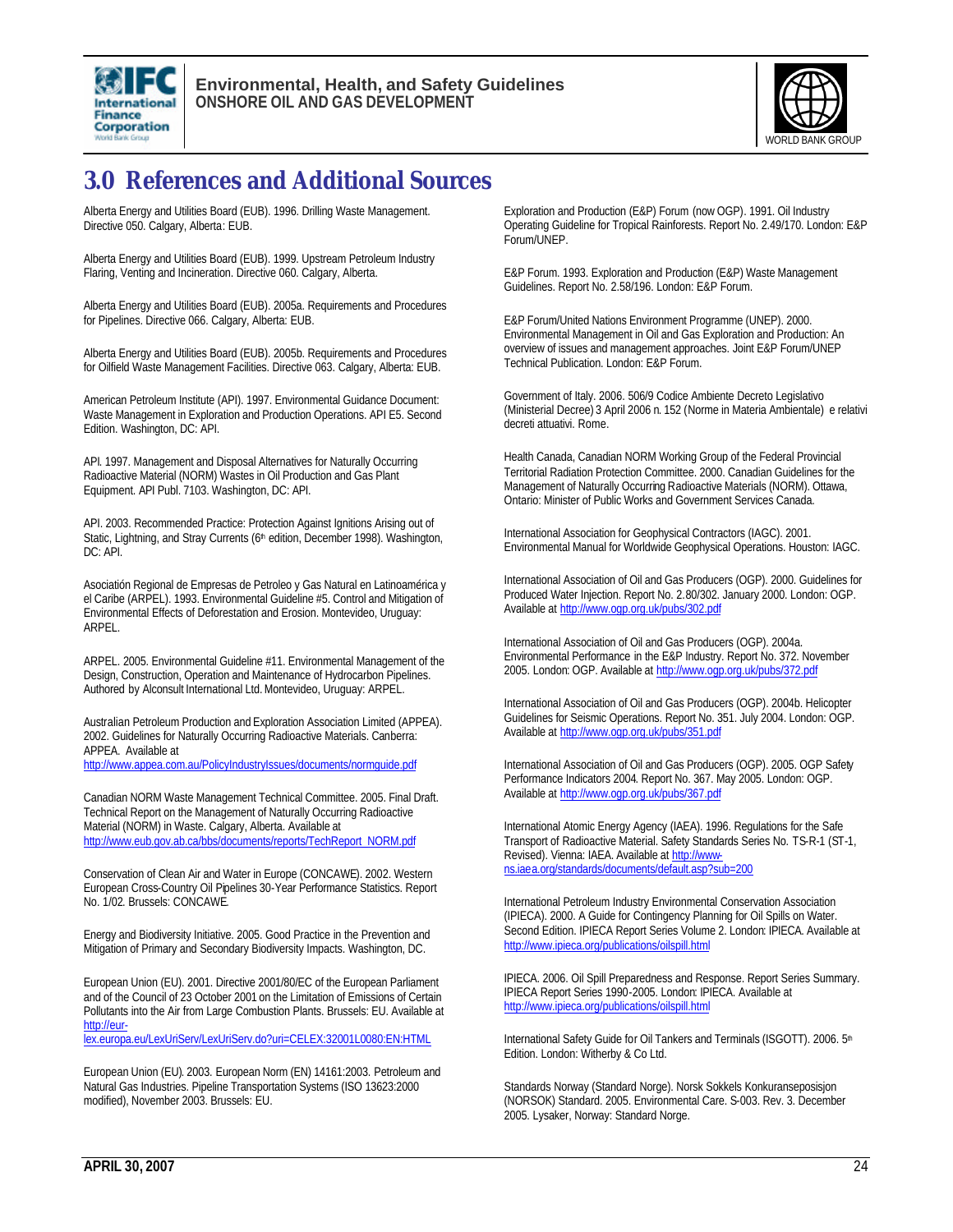

#### **Environmental, Health, and Safety Guidelines ONSHORE OIL AND GAS DEVELOPMENT**



Stockholm Convention on Persistent Organic Pollutants. 2001. Available at http://www.pops.int/

TERA Environmental Consultants (Alta.) Ltd., CH2M Gore and Storrie Limited. 1996. Hydrostatic Test Water Management Guidelines. Prepared for Canadian Association of Petroleum Producers and Canadian Energy Pipeline Association. Calgary, Alberta.

UK Department for Environment Her Majesty's Inspectorate of Pollution (HMIP). 1995a. Chief Inspector's Guidance Note Series 2 (S2). Processes Subject to Integrated Pollution Control. S2 1.09 Gasification Processes: Refining of Natural Gas. London: HMSO.

UK Department for the Environment, HMIP. 1995b. Chief Inspector's Guidance Note Series 2 (S2). Processes Subject to Integrated Pollution Control. S2 1.11 Petroleum Processes: On-shore Oil Production. London: HMSO.

UK Department for Trade and Industry (DTI). 2005. Oil and Gas Directorate. Oil Discharged with Produced Water 1991–2004. Aberdeen and London: DTI.

UK Environment Agency. 2000. Technical Guidance IPC S3 1.02 Oil and Gas Processes: Supplementary Guidance Note. Bristol: Environment Agency.

UK Health and Safety Executive (HSE), Health & Safety Laboratory (HSL). 2002. A Review of the State-of-the-Art in Gas Explosion Modeling. Report HSL/2002/02. Buxton, UK. Available at http://www.hse.gov.uk/RESEARCH/hsl\_pdf/2002/hsl02-02.pdf

United States (US) Environmental Protection Agency (EPA). 2000. Project Profile of the Oil and Gas Extraction Industry. EPA/310-R-99-006. EPA Office of Compliance. Washington, DC: US EPA.

US EPA. 2001. 40 CFR Part 435. Effluent Limitations Guidelines and New Source Performance Standards for the Oil and Gas Extraction Point Source Category; Subpart C—Onshore Subcategory. Washington, DC: US EPA.

US EPA. 2001. 40 CFR Part 60. Standards of Performance for New Stationary Sources. Subpart GG—Standards of Performance for Stationary Gas Turbines. Washington, DC: US EPA.

US EPA. 2005. 49 CFR 173. Shippers - General Requirements for Shipments and Packaging. Transport requirements for low specific activity (LSA) Class 7 (radioactive) materials and surface contaminated objects (SCO). Washington, DC: US EPA.

US EPA. 2006. 40 CFR Part 63. National Emission Standards for Hazardous Air Pollutants for Source Categories. Subpart HH—National Emission Standards for Hazardous Air Pollutants: Oil and Natural Gas Production Facilities. Washington, DC: US EPA.

US National Fire Protection Association (NFPA). 2003. NFPA Code 30: Flammable and Combustible Liquids Code. Quincy, MA: NFPA. Available at http://www.nfpa.org/aboutthecodes/list\_of\_codes\_and\_standards.asp

US National Transportation Safety Board (NTSB). Pipeline Accident Reports 1985 to 2000. Washington, DC: NTSB. Available at http://www.ntsb.gov/Publictn/P\_Acc.htm

World Bank Group. 2004. A Voluntary Standard for Global Gas Flaring and Venting Reduction. Global Gas Flaring Reduction (GGFR) Public-Private Partnership. Report No. 4. Washington, DC: The International Bank for Reconstruction and Development / World Bank.

World Conservation Union (IUCN) and E&P Forum. 1993a. Oil and Gas Exploration and Production in Arctic and Subartic Onshore Regions. E&P Forum Report No. 2.55/185. Cambridge, UK: IUCN.

World Conservation Union (IUCN) and E&P Forum. 1993b. Oil and Gas Exploration and Production in Mangrove Areas. Guidelines for Environmental Protection. E&P Forum Report No. 2.54/184. Cambridge, UK: IUCN.

World Health Organization (WHO). 2005. The WHO Recommended Classification of Pesticides by Hazard and Guidelines to Classification: 2004. Geneva: WHO. Available at http://www.who.int/ipcs/publications/pesticides\_hazard/en/index.html and

http://www.who.int/ipcs/publications/pesticides\_hazard\_rev\_3.pdf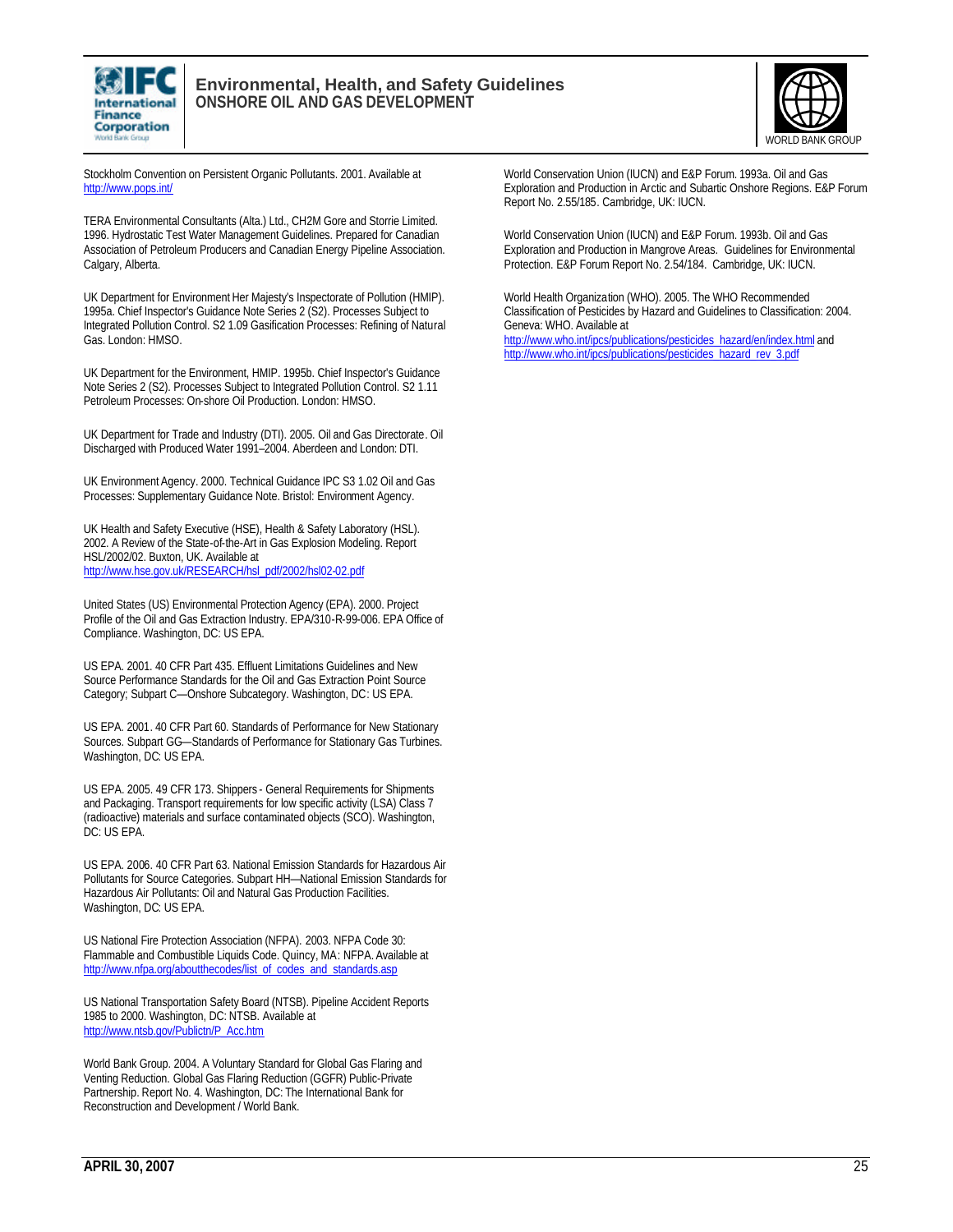



# **Annex A: General Description of Industry Activities**

The primary products of the oil and gas industry are crude oil, natural gas liquids, and natural gas. Crude oil consists of a mixture of hydrocarbons having varying molecular weights and properties. Natural gas can be produced from oil wells, or wells can be drilled with natural gas as the primary objective. Methane is the predominant component of natural gas, but ethane, propane, and butane are also significant components. The heavier components, including propane and butane, exist as liquids when cooled and compressed and these are often separated and processed as natural gas liquids.

# **Exploration Activities**

#### *Seismic Surveys*

Seismic surveys are conducted to pinpoint potential hydrocarbon reserves in geological formations. Seismic technology uses the reflection of sound waves to identify subsurface geological structures. The surveys are conducted through the generation of seismic waves by a variety of sources ranging from explosives that are detonated in shot-holes drilled below the surface, to vibroseis machinery (a vibrating pad lowered to the ground from a vibroseis truck). Reflected seismic waves are measured with a series of sensors known as geophones laid out in series on the surface.

# *Exploration Drilling*

Exploratory drilling activities onshore follow the analysis of seismic data to verify and quantify the amount and extent of oil and gas resources from potentially productive geological formations. A well pad is constructed at the chosen location to accommodate a drilling rig, associated equipment and support services. The drilling rig and support services are transported to site, typically in modules and assembled.

Once on location, a series of well sections of decreasing diameter are drilled from the rig. A drill bit, attached to the drill string suspended from the rig's derrick, is rotated in the well. Drill collars are attached to add weight and drilling fluids are circulated through the drill string and pumped through the drill bit. The fluid has a number of functions. It imparts hydraulic force that assists the drill bit cutting action, and it cools the bit, removes cuttings rock from the wellbore and protects the well against formation pressures. When each well section has been drilled, steel casing is run into the hole and cemented into place to prevent well collapse. When the reservoir is reached the well may be completed and tested by running a production liner and equipment to flow the hydrocarbons to the surface to establish reservoir properties in a test separator.

# **Field Development and Production**

Development and production is the phase during which the infrastructure is installed to extract the hydrocarbon resource over the life of the estimated reserve. It may involve the drilling of additional wells, the operation of central production facilities to treat the produced hydrocarbons, the installation of flowlines, and the installation of pipelines to transport hydrocarbons to export facilities.

Following development drilling and well completion, a "Christmas tree" is placed on each wellhead to control flow of the formation fluids to the surface. Hydrocarbons may flow freely from the wells if the underground formation pressures are adequate, but additional pressure may be required such as a sub-surface pump or the injection of gas or water through dedicated injection wells to maintain reservoir pressure. Depending on reservoir conditions, various substances (steam, nitrogen, carbon dioxide, and surfactants) may be injected into the reservoir to remove more oil from the pore spaces, increase production, and extend well life.